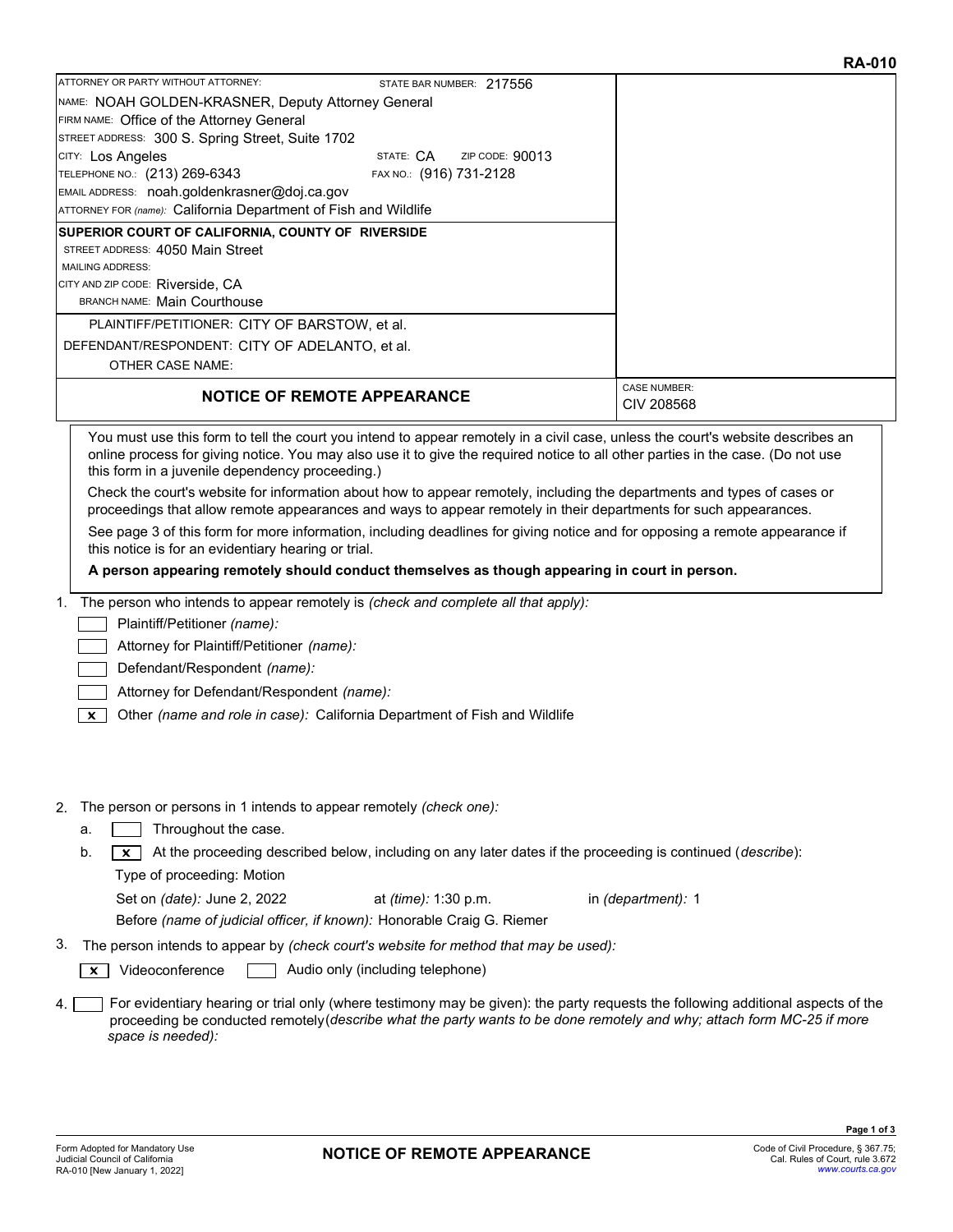| PLAINTIFF: | CITY OF BARSTOW, et al.  | CASE NUMBER: |
|------------|--------------------------|--------------|
| DEFENDANT: | CITY OF ADELANTO, et al. | CIV 208568   |

5.  $\boxed{\mathbf{x}}$  I agree to keep the proceeding confidential to the same extent as would be required if I were appearing in person.

Date: June 1, 2022

NOAH GOLDEN-KRASNER, Deputy Attorney General



Notice to Other Parties

Anyone intending to appear remotely must provide notice to all other parties by the deadlines stated in Cal. Rules of Court, rule 3.672, and described on the next page. Notice may be provided orally, electronically, or by giving the other parties this form in a way to ensure it is received by the applicable deadline. The party must tell the court this was done either by filing a proof of service (this may be done on forms POS-040 or POS-050 for electronic service) or by completing and signing the declaration below.

### Declaration of Notice

I gave notice that I intend to appear remotely to the other parties or persons entitled to receive notice in this case as stated below.

- Complete one item below for each person notice was given to, and enter one of the following options for "Method of notice" in c.
- Mail: By mailing them a copy of this form (write the mailing address in d.)
- Overnight delivery: By having a copy of this form delivered overnight (write the delivery address in d.)
- Electronic notice: By e-mail or text message (write the e-mail or phone number in d.)
- Phone: By telling them over the telephone or leaving them voice mail (write the phone number in d.), or
- In person: By giving them a copy of this form in person, or by telling them orally in person (write the address in d.)

### 1. | X | Plaintiff/Petitioner

- a. Name: William J. Brunick, Brunick, McElhaney & Beckett
- b. Date of notice: June 1, 2022
- c. Method of notice: Electronic Mail
- d. Address (mailing, in-person, or email) or phone number: bbrunick@bmklawplc.com
- 3. Defendant/Respondent D
	- a. Name:
	- b. Date of notice:
	- c. Method of notice:
	- d. Address (mailing, in-person, or email) or phone number:
- 5.  $\boxed{\mathbf{x}}$  Other (specify): Mojave Watermaster Services Manager a. Name: Valerie Wiegenstein
	- b. Date of notice: June 1, 2022
	- c. Method of notice: Electronic Mail
	- d. Address (mailing, in-person, or email) or phone number: vwiegenstein@mojavewater.org
- 7. Other (specify):
	- a. Name:
	- b. Date of notice:
	- c. Method of notice:
	- d. Address (mailing, in-person, or email) or phone number:

# 2. 1 Attorney for:

- a. Name:
- b. Date of notice:
- c. Method of notice:
- d. Address (mailing, in-person, or email) or phone number:
- 4. **4** Attorney for:
- a. Name:
- b. Date of notice:
- c. Method of notice:
- d. Address (mailing, in-person, or email) phone number:

## 6. **Attorney for:**

- a. Name:
- b. Date of notice:
- c. Method of notice:
- d. Address (mailing, in-person, or email) phone number:

# 7. Other (specify):

- a. Name:
- b. Date of notice:
- c. Method of notice:
- d. Address (mailing, in-person, or email) or phone number:

avalor

 If more people were given notice, check here, attach form MC-025, titled as Attachment Notice, and add the information about how and when notice was given to each person. D

I declare under penalty of perjury under the laws of the State of California that the foregoing is true and correct.

| <b>Beatriz Davalos</b> |  |
|------------------------|--|
|------------------------|--|

| PRIN <sup>-</sup><br>NAME <sup>®</sup><br>OR<br><b>TVDE</b><br>- |  | URE<br>'SIGNA' |
|------------------------------------------------------------------|--|----------------|
|                                                                  |  |                |

### RA-010 [New January 1, 2022] **NOTICE OF REMOTE APPEARANCE Page 2 of 3 Page 2 of 3**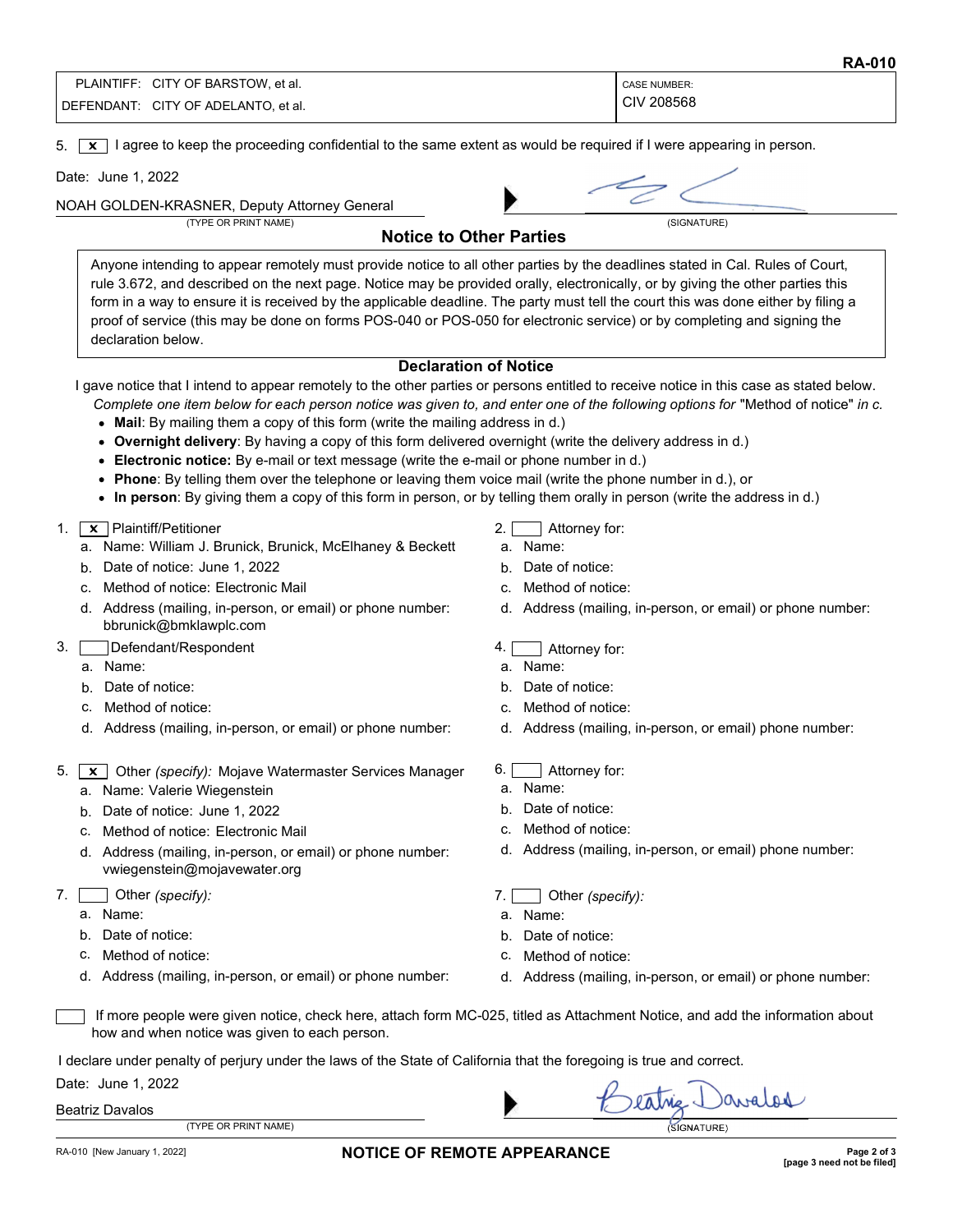# **PROOF OF SERVICE**

## **STATE OF CALIFORNIA } COUNTY OF SAN BERNARDINO}**

I am employed in the County of the San Bernardino, State of California. I am over the age of 18 and not a party to the within action; my business address is 13846 Conference Center Drive, Apple Valley, California 92307.

On June 1, 2022, the document(s) described below were served pursuant to the Mojave Basin Area Watermaster's Rules and Regulations paragraph 8.B.2 which provides for service by electronic mail upon election by the Party or paragraph 10.D, which provides that Watermaster shall mail a postcard describing each document being served, to each Party or its designee according to the official service list, a copy of which is attached hereto, and which shall be maintained by the Mojave Basin Area Watermaster pursuant to Paragraph 37 of the Judgment. Served documents will be posted to and maintained on the Mojave Water Agency's internet website for printing and/or download by Parties wishing to do so.

Document(s) filed with the court and served herein are described as follows:

### **NOTICE OF REMOTE APPEARANCE**

 X (STATE) I declare under penalty of perjury under the laws of the State of California that the above is true and correct.

Executed on June 1, 2022 at Apple Valley, California.

 $\left(\frac{1}{2}x\right)^{1/2}$ 

Jeffrey D. Ruesch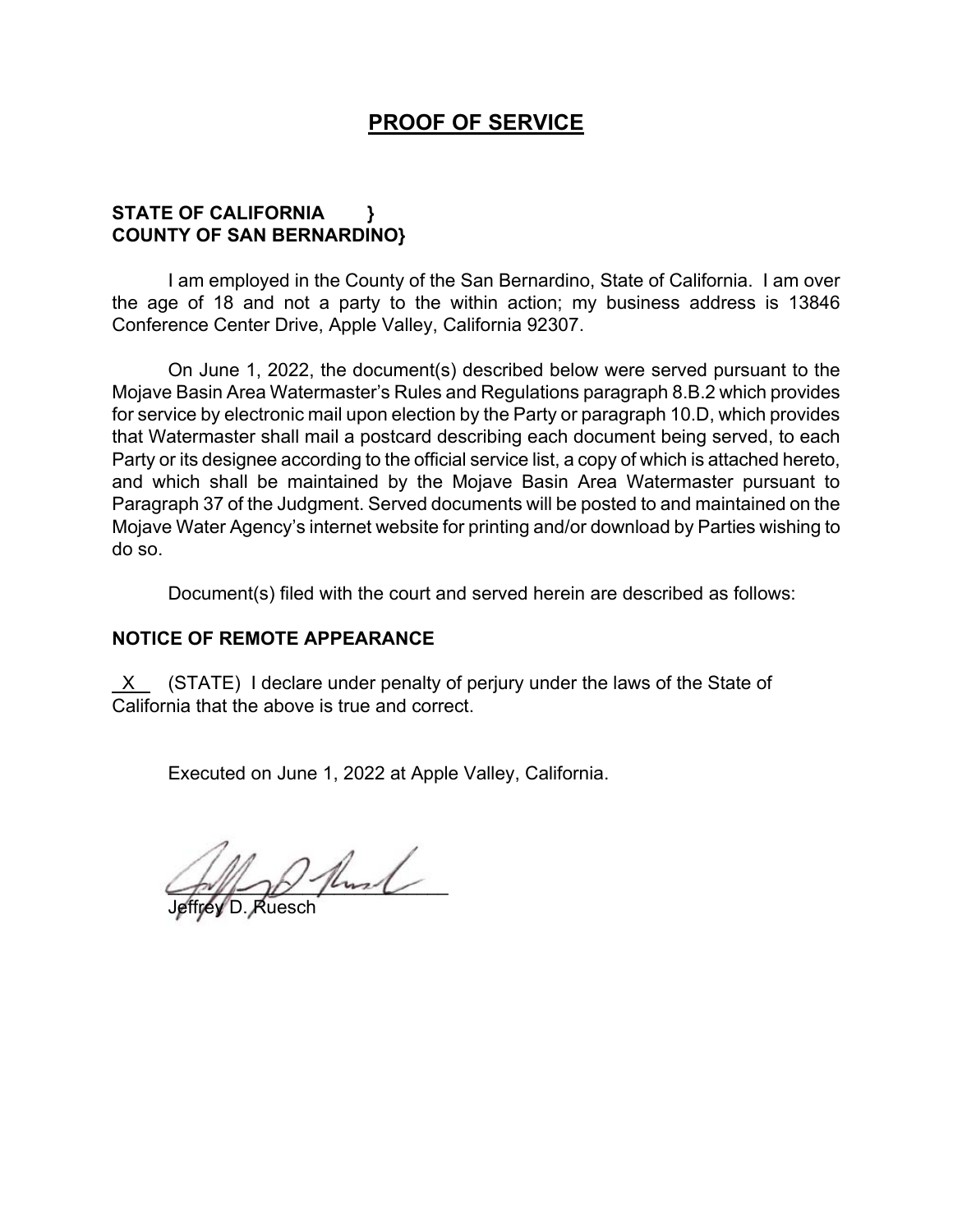35250 Yermo, LLC 11273 Palms Blvd., Ste. D. Los Angeles, CA 90066-2122 Attn: Roberto Munoz

Ades, John and Devon (via email) (adesdevon@gmail.com)

Ahn Revocable Living Trust (via email) P. O. Box 45 Apple Valley, CA 92307-0001 Attn: Chun Soo and Wha Ja Ahn<br>(chunsooahn@naver.com)

Ahn, Chun Soo and Wha Ja (via email) P. O. Box 45 Apple Valley, CA 92307-0001 Attn: Chun Soo Ahn (chunsooahn@naver.com) Ake, Charles J. and Marjorie M.

American States Water Company 160 Via Verde, Ste. 100 San Dimas, CA 91773-5121 Attn: Ana Chavez Anderson, Ross C. and Betty J.

Apple Valley Heights County Water District P. O. Box 938 Apple Valley, CA 92308-0938 Attn: Matthew Patterson

Apple Valley, Town Of 14955 Dale Evans Parkway Apple Valley, CA 92307-3061 Attn: Tina Kuhns Archibek, Eric

Atchison, Topeka, Santa Fe Railway Company (via email) 602 s. Ferguson Avenue Bozeman, MT 59718-6483 Attn: Deborah Stephenson (stephenson@dmsnaturalresources.com)

Bar H Mutual Water Company (via email) P. O. Box 844 Lucerne Valley, CA 92356-0844 Attn: Daniel Shaw (barhwater@gmail.com) Barber, James B.

Baron, Susan and Palmer, Curtis 141 Road 2390 Aztec, NM 87410-9322 Attn: Curtis Palmer

Abshire, David V. P. O. Box # 2059 Lucerne Valley, CA 92356-2059 Attn: John McCallum

Aerochem, Inc. (via email) 4001 El Mirage Rd. Adelanto, CA 92301-9489 Attn: Pedro Dumaua (pdumaua@ducommun.com) Agcon, Inc. (via email)

Ahn Revocable Trust (via email) 29775 Hunter Road Murrieta, CA 92563-6710 Attn: Simon Ahn (ssahn58@gmail.com)

2301 Muriel Drive, Apt. 67 Barstow, CA 92311-6757

13853 Oakmont Dr. Victorville, CA 92395-4832

Apple Valley Unified School District 12555 Navajo Road Apple Valley, CA 92308-7256 Attn: Mathew Schulenberg

41717 Silver Valley Road Newberry Springs, CA 92365-9517

Avila, Angel and Evalia 1523 S. Visalia

43774 Cottonwood Road Newberry Springs, CA 92365

Barstow, City of (via email) 220 East Mountain View Street -Suite A Barstow, CA 92311 Attn: Jennifer Riley (hriley@barstowca.org) Adelanto, City Of 11600 Air Expressway Adelanto, CA 92301-1914 Attn: Daniel Best

17671 Bear Valley Road Hesperia, CA 92345-4902 Attn: Lori Clifton (lclifton@robar.com)

Ahn, Chun Soo and David (via email) P. O. Box 45 Apple Valley, CA 92307-0001 Attn: Chun Soo Ahn  $(davidahnmd@gmail.com)$ chunsooahn@naver.com)

America United Development, LLC (via email) 19625 Shelyn Drive Rowland Heights, CA 91748-3246 Attn: Paul Tsai (paul@ezzlife.com)

Apple Valley Foothill County Water District (via email) 22545 Del Oro Road Apple Valley, CA 92308-8206 Attn: Daniel B. Smith (avfcwd@gmail.com)

Apple Valley View Mutual Water Company P. O. Box 3680 Apple Valley, CA 92307-0072 Attn: Emely and Joe Saltmeris

Atchison, Topeka, Santa Fe Railway Company 2301 Lou Menk Drive, GOB-3W Fort Worth, TX 76131-2825 Attn: Blaine Bilderback

Compton, CA 90220-3946 Bailey 2007 Living Revocable Trust, Sheré R. (via email) 10428 National Blvd Los Angeles, CA 90034-4664 Attn: Sheré R. Bailey (LegalPeopleService@gmail.com)

> Bar-Len Mutual Water Company (via email) P. O. Box 77 Barstow, CA 92312-0077 Attn: Casey Slusser (barlenwater@hotmail.com; casey.slusser@gmail.com)

Bass Trust, Newton T. 14924 Chamber Lane Apple Valley, CA 92307-4912 Attn: Barbara Davison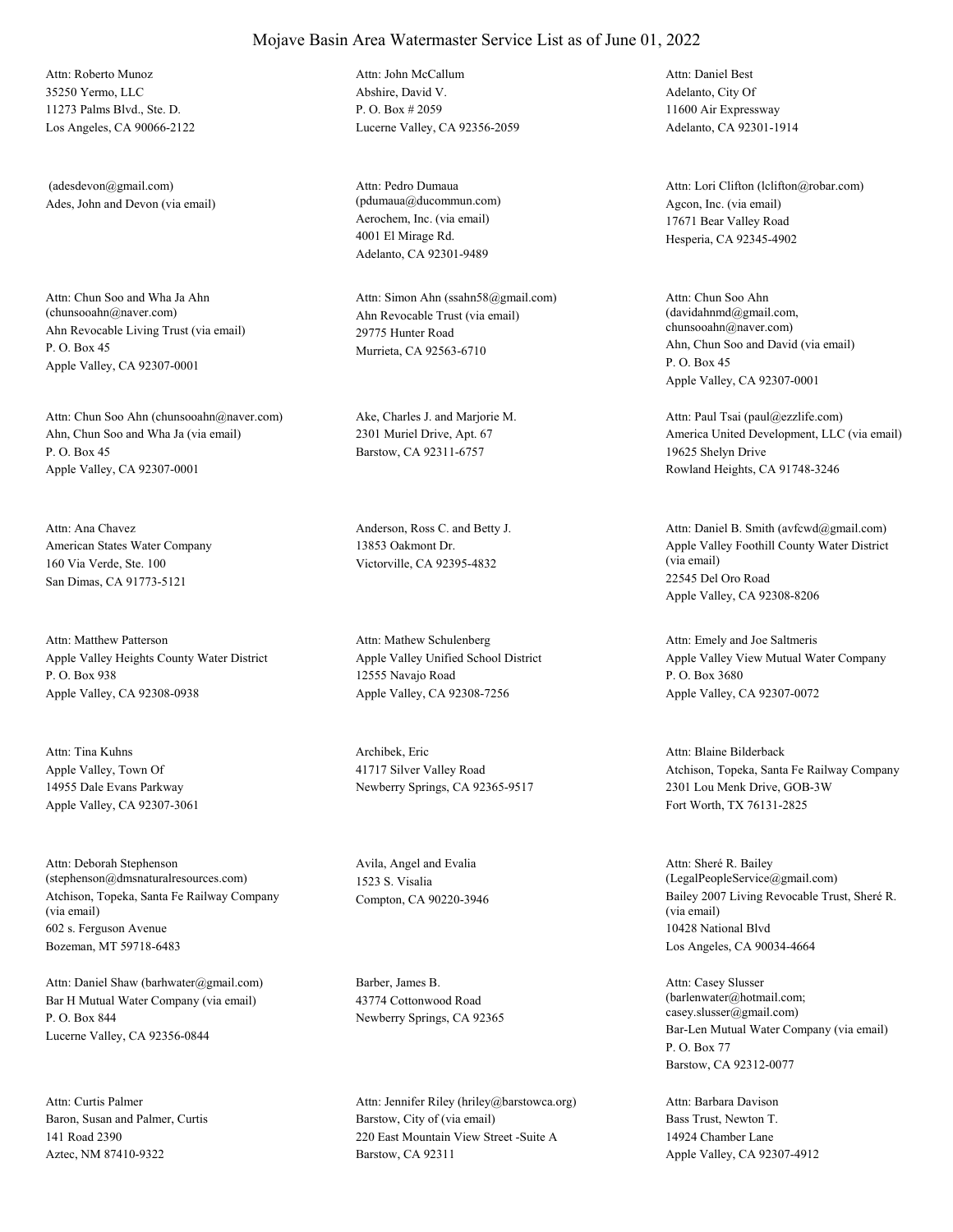Bastianon Revocable Trust 9484 Iroquois Rd. Apple Valley, CA 92308-9151 Attn: Remo E. Bastianon

Bell, Charles H. Trust dated March 7, 2014 (via email) P. O. Box 193 Lucerne Valley, CA 92356-0193 Attn: Chuck Bell (Chuckb193@outlook.com; Chuckb193@outlook.com)

Box, Geary S. and Laura P. O. Box 402564 Hesperia, CA 92340-2564

Brown, Jennifer 10001 Choiceana Ave. Hesperia, CA 92345

Bubier, Diane Gail (via email) 46263 Bedford Rd. Newberry Springs, CA 92365-9819 (bubierbear@msn.com)

Bush, Kevin (via email) 7768 Sterling Ave. San Bernardino, CA 92410-4741 (kjbco@yahoo.com)

CalMat Company 405 N. Indian Hill Blvd. Claremont, CA 91711-4614 Attn: Robert W. Bowcock

Camanga, Tony and Marietta 48924 Bedford Rd. Newberry Springs, CA 92365 Attn: Tony Camanga

Casa Colina Foundation P.O. Box 1760 Lucerne Valley, CA 92356 Attn: Kevin Mangold

Beinschroth Family Trust (via email) 18794 Sentenac Apple Valley, CA 92307-5342 Attn: Mike Beinschroth (Beinschroth@gmail.com)

Best, Byron L. 21461 Camino Trebol Lake Forest, CA 92630-2011

Brommer House Trust 9435 Strathmore Lane Riverside, CA 92509-0941 Attn: Marvin Brommer

Bruneau, Karen 19575 Bear Valley Rd. Apple Valley, CA 92308-5104

Budget Finance Company PO BOX 641339 Los Angeles, CA 90064-6339 Attn: Noah Furie Bunnell, Dick

Calico Lakes Homeowners Association (via email) 11860 Pierce Street, Suite 100 Riverside, CA 92505-5178 Attn: Shanna Ghale (shanna.ghale@associa.us)

CalPortland Company - Agriculture (via email) P. O. Box 146 Oro Grande, CA 92368-0146 Attn: Catalina Fernandez-Moores (cfernadez@calportland.com)

Campbell, M. A. and Dianne 19327 Cliveden Ave Carson, CA 90746-2716 Attn: Myron Campbell II Carlton, Susan

CDFW - Camp Cady (via email) 4775 Bird Farm Road Chino Hills, CA 91709-3175 Attn: Danielle Stewart (danielle.stewart@wildlife.ca.gov; Richard.Kim@wildlife.ca.gov; Alisa.Ellsworth@wildlife.ca.gov)

Beinschroth, Andy Eric 6719 Deep Creek Road Apple Valley, CA 92308-8711

Borja, Leonil T. and Tital L. 20784 Iris Canyon Road Riverside, CA 92508-

Brown, Bobby G. and Valeria R. 26776 Vista Road Helendale, CA 92342-9789 Attn: Paul Johnson

Bryant, Ian (via email) 15434 Sequoia Avenue - Office Hesperia, CA 92345-1667 (irim@aol.com)

8589 Volga River Circle Fountain Valley, CA 92708-5536

California Department Of Transportation (via email) 464 W. 4th Street San Bernardino, CA 92401-1407 Attn: Michael P. Naze (michael.naze@dot.ca.gov)

CalPortland Company - Oro Grande Plant (via email) P. O. Box 146 Oro Grande, CA 92368-0146 Attn: Catalina Fernandez-Moores (cfernandez@calportland.com)

P.O. Box 193 Yermo, CA 92398-0193

CDFW - Mojave Narrows Regional Park 777 E. Rialto Avenue San Bernardino, CA 92415-1005 Attn: Beahta Davis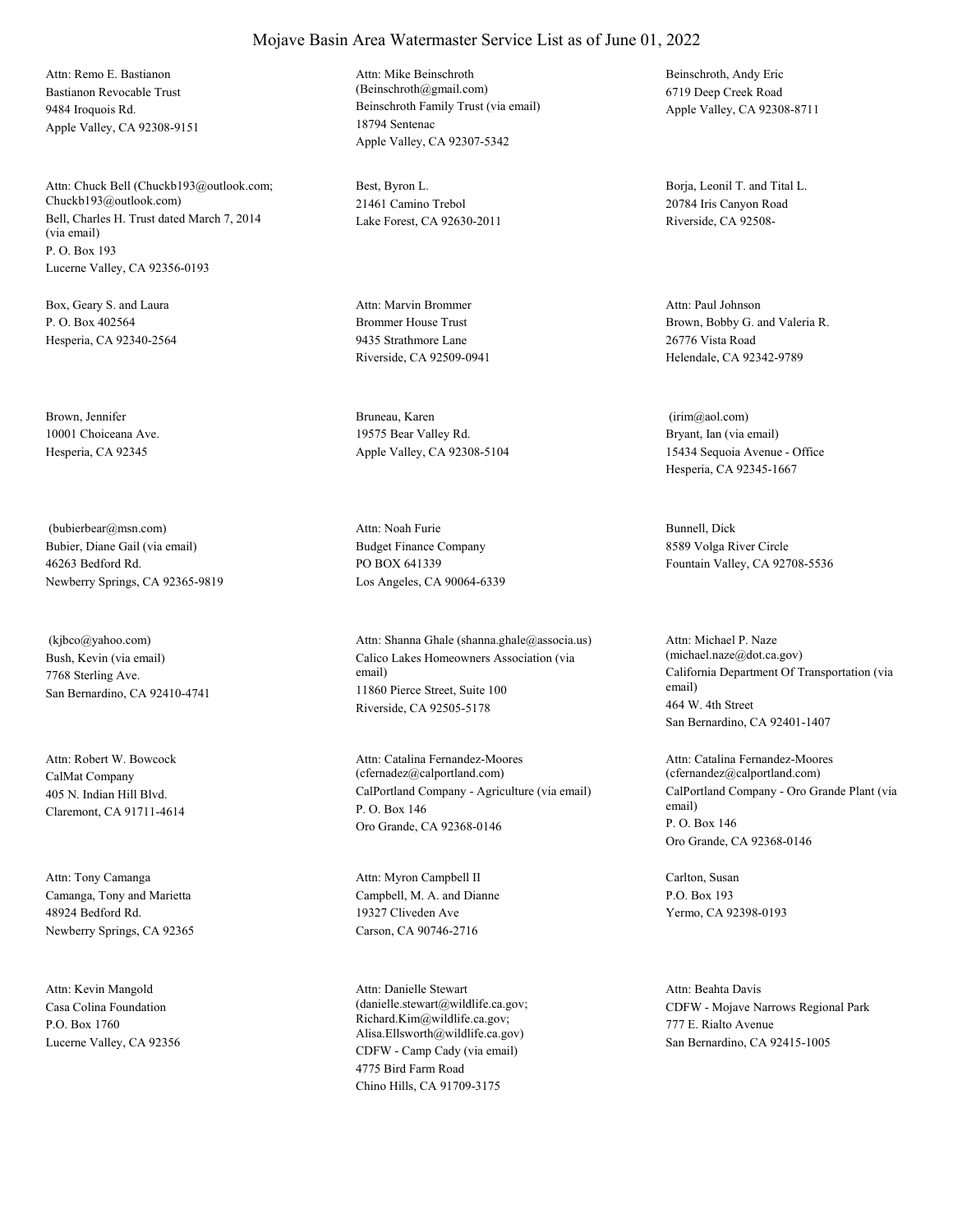CDFW - Mojave River Fish Hatchery (via email) 12550 Jacaranda Avenue Victorville, CA 92395-5183 Attn: Paco Cabral (paco.cabral@wildlife.ca.gov; rebecca.jones@wildlife.ca.gov) Cemex, Inc. (via email)

Chafa, Larry R. and Delinda C. 21643 Park Villa Dr. Katy, TX 77450-3912 Attn: Allene Rozell Cherie Krack

Choi, Yong Il and Joung Ae 34424 Mountain View Road Hinkley, CA 92347-9412 Chong, Joan (via email)

Chung, et al. 11446 Midway Ave. Lucerne Valley, CA 92356-8792 Attn: Hwa-Yong Chung Clark, Arthur

Club View Partners 9903 Santa Monica Blvd., PMB #541 Beverly Hills, CA 90212-1671 Attn: Manoucher Sarbaz Conner, William H.

Corbridge, Linda S. 8743 Vivero St Rancho Cucamonga, CA 91730- Attn: George Starke Cross, Francis and Beverly

Crown Cambria, LLC (via email) 9860 Gidley St. El Monte, CA 91731-1110 Attn: Jay Hooper (jayho123@gmail.com)

Daggett Community Services District (via email) P. O. Box 308 Daggett, CA 92327-0308 Attn: Crystal Romero (daggettcsd@outlook.com; daggettwater427@gmail.com)

Dahlquist, George R. (via email) 8535 Vine Valley Drive Sun Valley, CA 91352- (ron@dadcopowerandlights.com) Darr, James S.

16888 North E. Street Victorville, CA 92394-2999 Attn: Alejandra Silva (alejandrav.silva@cemex.com) Center Water Company

Chamisal Mutual Water Company 1442 El Mirage Road El Mirage, CA 92301-9500 Attn: Mary M Ross

10392 Shady Ridge Drive Santa Ana, CA 92705-7509 (joan.chong7@gmail.com; joancksp@hotmail.com)

P. O. Box 4513 Blue Jay, CA 92317-4513

11535 Mint Canyon Rd. Agua Dulce, CA 91390-4577

156 W 100 N Jerome, ID 83385-5256

Crystal Lakes Property Owners Association P. O. Box 351 Yermo, CA 92398 Attn: Alessia Morris

Daggett Ranch, LLC P. O. Box 112 Daggett, CA 92327-0112 Attn: Steve and Dana Rivett

40716 Highway 395 Boron, CA 93516

P. O. Box 616 Lucerne Valley, CA 92356-0616 Attn: Mary Tarrab

Cheyenne Lake, Inc. (via email) 44658 Valley Center Rd Newberry Springs, CA 92365- Attn: Carl Pugh (cpugh3@aol.com)

Christison, Joel P. O. Box 2635 Big River, CA 92242-2635

Clark, Gary and Beth A. 2443 Topanga Dr. Bullhead City, AZ 86442-8464 Attn: Erik Archibek

Contratto, Ersula 21814 Hinkley Road Barstow, CA 92311

Cross, Sharon I. P. O. Box 922 Lucerne Valley, CA 92356

DaCosta, Dean Edward (via email) 32307 Foothill Road Lucerne Valley, CA 92356-8526 (dacostadean@gmail.com)

Daggett Solar Power 3 LLC (via email) 5780 Fleet Street, Suite 130 Carlsbad, CA 92008-4715 Attn: James Kelly (James.Kelly@clearwayenergy.com)

De Jong Family Trust 46561 Fairview Road Newberry Springs, CA 92365-9230 Attn: Alan L. De Jong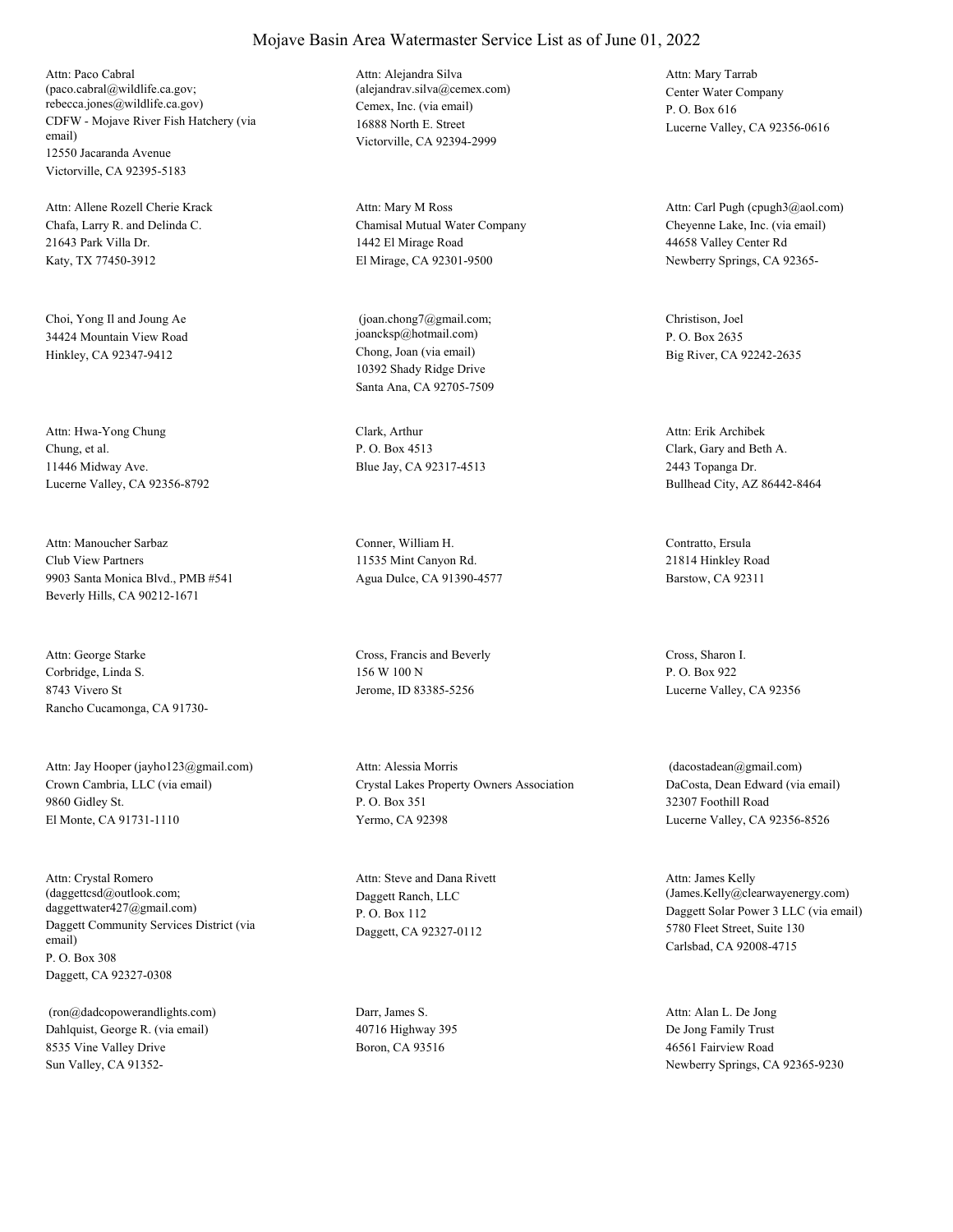Dennison, Quentin D. - Clegg, Frizell and Joke 44579 Temescal Street Newberry Springs, CA 92365 Attn: Randy Wagner

Desert Springs Mutual Water Company P. O. Box 396 Lucerne Valley, CA 92356-0396 Attn: Denise Courtney

Donaldson, Jerry and Beverly 16736 B Road Delta, CO 81416-8501

Douglas, Tina P.O. Box 1730 Lucerne Valley, CA 92356- Attn: David Looper Dowell, Leonard

Evert Family Trust (via email) 19201 Parker Circle Villa Park, CA 92861-1302 Attn: Stephanie L. Evert (severt2166@aol.com)

Fejfar, Monica Kay 34080 Ord Street Newberry Springs, CA 92365-9791

Finch, Jenifer (via email) 9797 Lewis Lane Apple Valley, CA 92308-8357 (ropingmom3@yahoo.com)

Fisher Trust, Jerome R. 7603 Hazeltine Van Nuys, CA 91405 Attn: Paul Johnson

Frazier, et al. 8707 Deep Creek Rd Apple Valley, CA 92308- Attn: Martin Frazier

Gabrych, Eugene 2006 Old Highway 395 Fallbrook, CA 92028

Desert Dawn Mutual Water Company P. O. Box 392 Lucerne Valley, CA 92356-0392 Attn: Marie McDaniel

DLW Revocable Trust 13830 Choco Rd. Apple Valley, CA 92307-5525 Attn: Debby Wyatt

Dora Land, Inc. P. O. Box 1405 Apple Valley, CA 92307-0026 Attn: Jeffery Lidman

345 E Carson St. Carson, CA 90745-2709

Eygnor, Robert E. 23032 Bryman Road

Fernandez, Arturo (via email) 28 Calle Fortuna Rancho Santa Margarita, CA 92688-2627 (afc30@yahoo.com) Ferro, Dennis and Norma

First CPA LLC (via email) 10045 Brockway St. El Monte, CA 91733-1107 Attn: Alex and Jerrica Liu (alexliu1950@gmail.com;

Foothill Estates MHP, LLC (via email) 9454 Wilshire Blvd., Ste. 920 Beverly Hills, CA 90212-2925 Attn: Camille Yusufov (Allen@skylinecompany.com) Frates, D. Cole (via email)

Friend, Joseph and Deborah P. O. Box 253 Barstow, CA 92312-0253 Attn: Deborah A. Friend

Gabrych, Eugene 2006 Old Highway 395 Fallbrook, CA 92028-8816 Desert Girlz LLC (via email) 10757 Lincoln Road Lucerne Valley, CA 92356-7 Attn: Zaritsky Penny (pennyzaritsky2000@yahoo.com)

Dolch Living Trust Robert and Judith 4181 Kramer Lane Bellingham, WA 98226-7145 Attn: Judith Dolch-Partridge, Trustee

Dorrance, David W. and Tamela L. 2027 Valleria Court Sugar Land, TX 77479- Attn: David Dorrance

Evenson, Edwin H. and Joycelaine C. P. O. Box 66 Oro Grande, CA 92368-0066

Oro Grande, CA 92368-9642 Federal Bureau of Prisons, Victorville (via email) P. O. Box 5400 Adelanto, CA 92301-5400 Attn: David Dittenmore (d2dittemore@bop.gov)

> 1311 1st Ave. N Jacksonville Beach, FL 32250-3512

alexroseanneliu@yahoo.com) Fischer Revocable Living Trust (via email) 1372 West 26th St. San Bernardino, CA 92405-3029 Attn: Carl Fischer (carlsfischer@hotmail.com; fischer@fischercompanies.com)

> 113 S La Brea Ave., 3rd Floor Los Angeles, CA 90036-2998 (cfrates@renewablegroup.com)

Fundamental Christian Endeavors, Inc. (via email) 49191 Cherokee Road Newberry Springs, CA 92365 Attn: Mark Asay (bettybrock@ironwood.org; waltbrock@ironwood.org)

Gabrych, Eugene 34650 Minneola Rd Newberry Springs, CA 92365- Attn: Mitch Hammack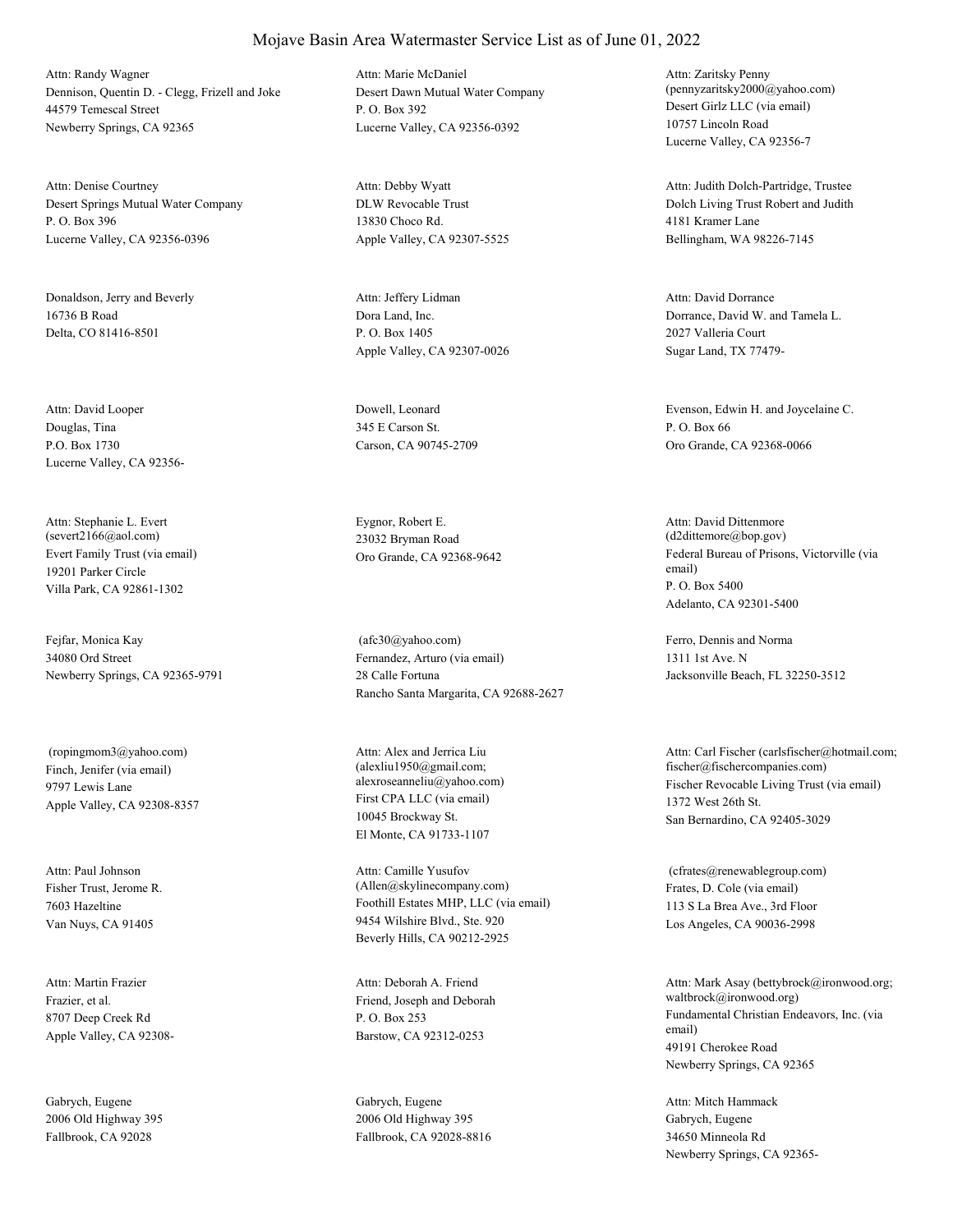Gaeta, Miguel and Maria 9366 Joshua Avenue Lucerne Valley, CA 92356-8273

Garcia, Daniel 223 Rabbit Trail Lake Jackson, TX 77566-3728

Gayjikian, Samuel and Hazel 34534 Granite Road Lucerne Valley, CA 92356- Attn: Brent Peterson

Gordon Acres Water Company P. O. Box 1035 Lucerne Valley, CA 92356-1035 Attn: Gina Pellegrini Gray, George F. and Betty E.

Grill, Nicholas P. and Millie D. (via email) 35350 Mountain View Road Hinkley, CA 92347-9613 Attn: Nick Grill (terawatt@juno.com) Gubler, Hans

Gutierrez, Jose and Gloria 24116 Santa Fe

Hamilton Family Trust 19945 Round Up Way Apple Valley, CA 92308-8338 Attn: Doug and Cheryl Hamilton

Hanson Aggregates WRP, Inc. (via email) P. O. Box 1115 Corona, CA 92878-1115 Attn: Matt Wood (Matt.Wood@Hanson.com)

Harter, Joe and Sue 10902 Swan Lake Road Klamath Falls, OR 97603-9676

Hass, Pauline L. P. O. Box 273

#### Mojave Basin Area Watermaster Service List as of June 01, 2022

Gaeta, Trinidad 10551 Dallas Avenue Lucerne Valley, CA 92356 Attn: Jay Storer

Gardena Mission Church, Inc. P. O. Box 304 Lucerne Valley, CA 92356-0304 Attn: Sang Hwal Kim Garg, Om P.

GenOn California South, LP (via email) P. O. Box 337 Daggett, CA 92327-0337 Attn: Jeffrey Edwards (jedwards@fbremediation.com)

975 Bryant Calimesa, CA 92320-1301

P. O. Box 3100

Hinkley, CA 92347 Haas, Bryan C. and Hinkle, Mary H. (via email) 14730 Tigertail Road Apple Valley, CA 92307-5249 Attn: Bryan C. Haas and Mary H. Hinkle (resrvc4you@aol.com) Hackbarth, Edward E. (via email)

> Handrinos, Nicole A. 1140 Parkdale Rd. Adelanto, CA 92301-9308 Attn: William Handrinos

Hareson, Nicholas and Mary 1737 Anza Avenue Vista, CA 92084-3236 Attn: Mary Jane Hareson

Harvey, Lisa M. (via email) P. O. Box 1187 Lucerne Valley, CA 92356- (harveyl.92356@gmail.com) Haskins, James J.

Newberry Springs, CA 92365- Helendale Community Services District (via email) P. O. Box 359 Helendale, CA 92342-0359 Attn: Craig Carlson (kcox@helendalecsd.org; ccarlson@helendalecsd.org) Helendale School District

Gaines Family Trust, Jack and Mary (via email) 8225 Marina Pacifica Drive N. Long Beach, CA 90803-7006 Attn: Bruce Gaines (bgaines4@verizon.net)

358 Chorus Irvine, CA 92618-1414

Golden State Water Company (via email) 160 Via Verde, Ste. 100 San Dimas, CA 91773-5121 Attn: Nereida Gonzalez (ana.chavez@gswater.com, Nereida.Gonzalez@gswater.com)

Green Acres Estates P. O. Box 29 Apple Valley, CA 92307-0001 Attn: Brian E. Bolin

Landers, CA 92285 Gulbranson, Merlin (via email) 511 Minnesota Ave W Gilbert, MN 55741- Attn: Tamara J Skoglund (TamaraMcKenzie@aol.com)

> 12221 Poplar Street, Unit #3 Hesperia, CA, CA 92344-9287 (hackbarthoffice@gmail.com)

Hanify, Michael D., dba - White Bear Ranch PO BOX 1021 Yermo, CA 92398-1021 Attn: Donald F. Hanify

Harmsen Family Trust (via email) 23920 Community Blvd. Hinkley, CA 92347-9721 Attn: Kenny Harmsen (harmsencow@aol.com)

11352 Hesperia Road, #2 Hesperia, CA 92345-2165

P. O. Box 249 Helendale, CA 92342-0249 Attn: Joshua Behnke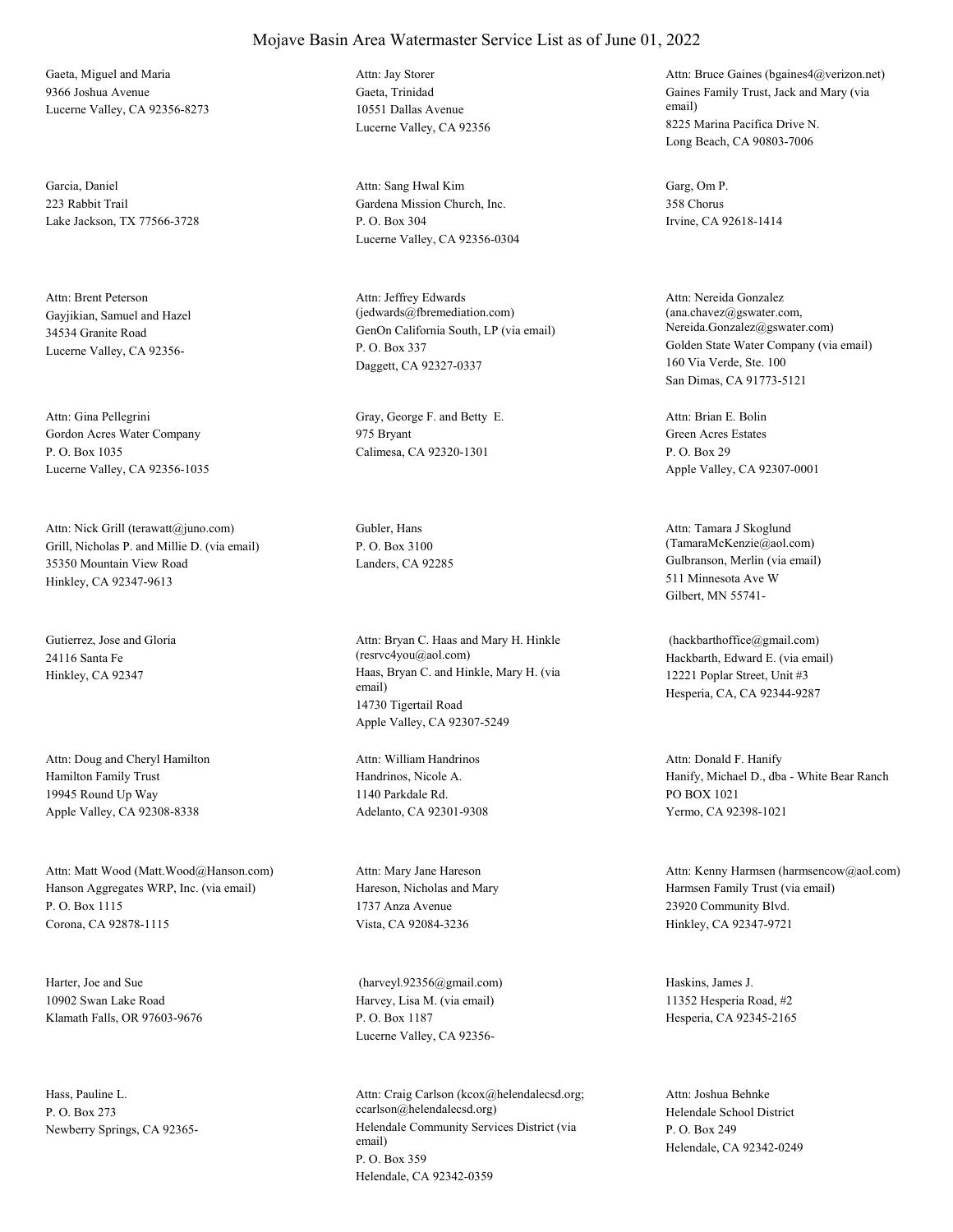Hendley, Rick and Barbara P. O. Box 972 Yermo, CA 92398-0972 Attn: Jeff Gallistel Hensley, Mark P.

Hesperia Venture I, LLC (via email) 10 Western Road Wheatland, WY 82201-8936 Attn: Janie Martines (janiemartines@gmail.com)

Hettinga Revocable Trust (via email) 7280 Eucalyptus Ave Ontario, CA 91762-7704 Attn: Patricia Mohr (ghd123@earthlink.net)

High Desert Associates, Inc. 405 North Indian Hill Blvd. Claremont, CA 91711-4614 Attn: Robert W. Bowcock

Hill Family Trust and Hill's Ranch, Inc. (via email) 84 Dewey Street Ashland, OR 97520- Attn: Katherine Hill (Khill9@comcast.net)

Hollister, Robert H. and Ruth M. 2832 Buendia Mission Viejo, CA 92691- Attn: Joan Rohrer

Holy Heavenly Lake, LLC 1261 S. Lincoln Ave. Monterey Park, CA 91755-5017 Attn: Katherine K Hsu

Horton Family Trust 47716 Fairview Road Newberry Springs, CA 92365-9258 Attn: Gretchen Horton

Hubbard, Ester and Mizuno, Arlean 47722 Kiloran St. Newberry Springs, CA 92365-9529 Attn: Ester Hubbard

Hunt, Ralph M. and Lillian F. P. O. Box 603 Yermo, CA 92398-0603 Attn: Ralph Hunt

35523 Mountain View Rd

Hesperia Water District (via email) 9700 7th Avenue Hesperia, CA 92345-3493 Attn: Jeremy McDonald (jmcdonald@cityofhesperia.us)

Hi Desert Mutual Water Company 23667 Gazana Street Barstow, CA 92311 Attn: Lisset Sardeson

Hi-Grade Materials Company (via email) 17671 Bear Valley Road Hesperia, CA 92345-4902 Attn: Lori Clifton (lclifton@robar.com)

Hitchin Lucerne, Inc. P. O. Box 749 Lucerne Valley, CA 92356-0749 Attn: Mary Thomas Ho, Ting-Seng and Ah-Git

Holway Jeffrey R and Patricia Gage (via email) 1401 Wewatta St. #1105 Denver, CO 80202-1348 Attn: Jeffrey R Holway and Patricia Gage (patricia.gage@yahoo.com)

Hong, Paul B. and May P. O. Box #1432 Covina, CA 91722-0432 Attn: Paul Hong

Howard, et al. PO Box 10 Park City, MT 59063- Attn: David Howard

Huerta, Hector P. O. Box 2190 Temecula, CA 92593-2190 Attn: John Driscoll

Hyatt, James and Brenda (via email) 31726 Fremont Road Newberry Springs, CA 92365 Attn: Daniel and Karen Gray (calivolunteer@verizon.net) Im, Nicholas Nak-Kyun (via email)

Hinkley, CA 92347-9613 Hesperia - Golf Course, City of (via email) 9700 Seventh Avenue Hesperia, CA 92345-3493 Attn: Jeremy McDonald (jmcdonald@cityofhesperia.us)

> Hesperia, City of (via email) 9700 Seventh Avenue Hesperia, CA 92345-3493 Attn: Jeremy McDonald (tsouza@cityofhesperia.us)

Hiett, Harry L. (via email) P. O. Box 272 Daggett, CA 92327-0272 (leehiett@hotmail.com)

Hilarides 1998 Revocable Family Trust 37404 Harvard Road Newberry Springs, CA 92365 Attn: Frank Hilarides

P.O. Box 20001 Bakersfield, CA 93390-0001

Holway, Jeffrey R 1401 Wewatta St. #1105 Denver, CO 80202-1348

Hood Family Trust 2142 W Paseo Del Mar San Pedro, CA 90732-4557 Attn: Sandra D. Hood

Hu, Minsheng (via email) 33979 Fremont Road Newberry Springs, CA 92365-9136 (dell2342008@gmail.com)

Hunt, Connie (via email) 39392 Burnside Loop Astoria, OR 97103-8248 (hunt5089@outlook.com)

23329 Almarosa Ave. Torrance, CA 90505-3121 (stevekim1026@gmail.com)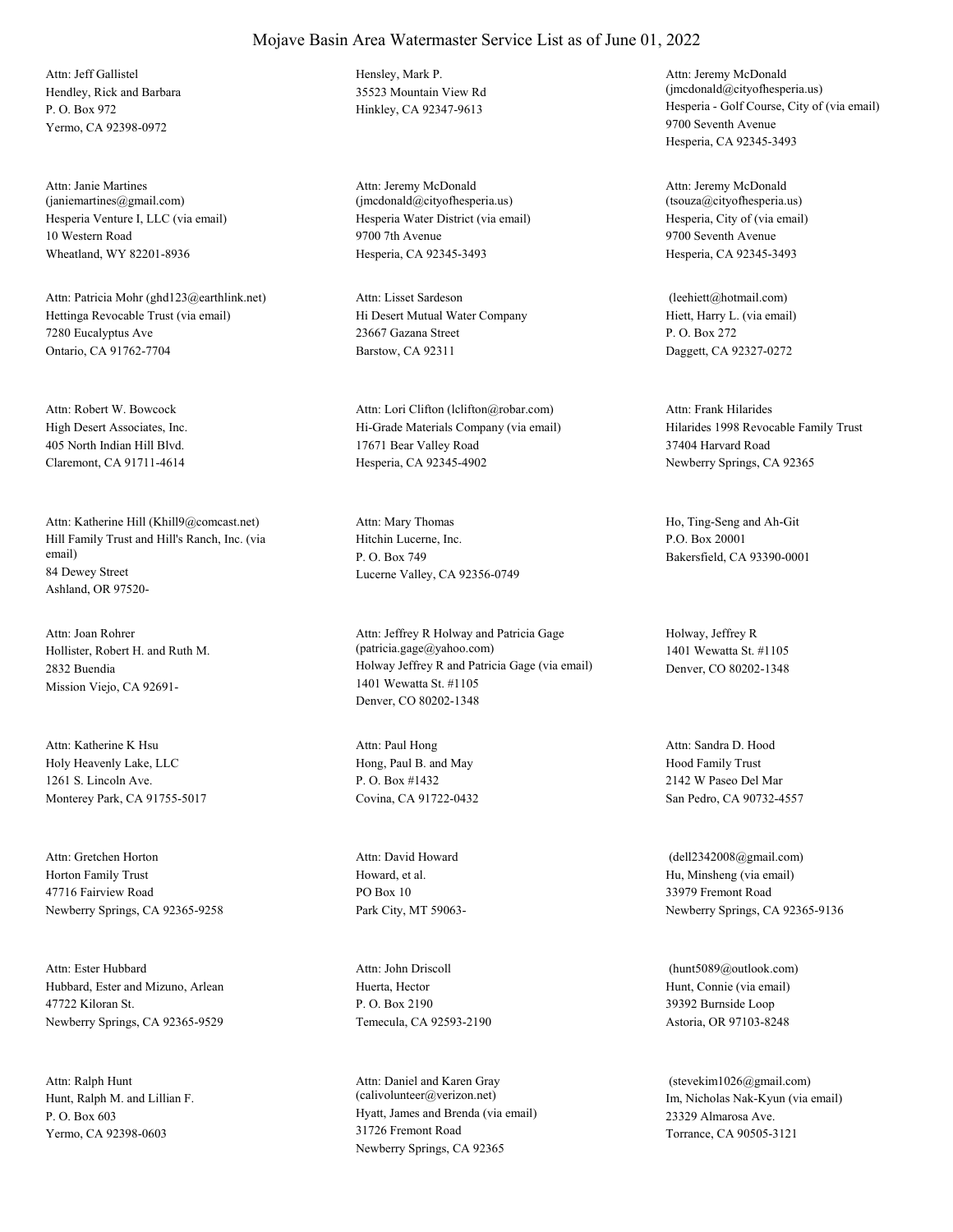Irvin, Bertrand W. 3224 West 111th Street Inglewood, CA 90303-

Jackson, Ray Revocable Trust No. 45801 P.O. Box 8250 Redlands, CA 92375-1450 Attn: Lawrence Dean

Johnson, Carlean 8626 Deep Creek Road

Johnson, Ronald 1156 Clovis Circle Dammeron Valley, UT 84783-5211

Jones, Joette 81352 Fuchsia Ave. Indio, CA 92201-5329

Juniper Riviera County Water District P. O. Box 618 Lucerne Valley, CA 92356-0618 Attn: Lee Logsdon

Kasner, Robert (via email) 11584 East End Avenue Chino, CA 91710-1555

Kemper Campbell Ranch 10 Kemper Campbell Ranch Road - Office Victorville, CA 92395-3357 Attn: Peggy Shaughnessy Kim, Jin S. and Hyun H.

Kim, Ju Sang (via email) 1225 Crestview Dr Fullerton, CA 92833-2206 (juskim67@yahoo.com) Kim, Seon Ja

Kosharek, John and Joann P. O. Box 357

#### Mojave Basin Area Watermaster Service List as of June 01, 2022

Italmood Inc., et. al. (via email) 80 Maple Road Easton, CT 06612-1036 Attn: Sebastian Marzaro (sebastian@italmood.com; italmood@aol.com; sebastian@italmood.com)

Jamboree Housing Corporation (via email) 15940 Stoddard Wells Rd - Office Victorville, CA 92395-2800 Attn: Audrey Goller (linda.rainer@newportpacific.com)

Apple Valley, CA 92308 Johnson, Paul (via email) 10456 Deep Creek Road Apple Valley, CA 92308-8330 Attn: Paul Johnson (johnsonfarming@gmail.com)

> Johnston, Harriet and Johnston, Lawrence W. P. O. Box 401472 Hesperia, CA 92340-1472 Attn: Lawrence W. Johnston

Jordan Family Trust 1650 Silver Saddle Drive Barstow, CA 92311-2057 Attn: Paul Jordan

Karimi, Hooshang 1254 Holmby Ave Los Angeles, CA 90024- Attn: Ash Karimi

 (Robertkasner@aol.com) Katcher, August M. and Marceline 47887 Palo Verde Lane Newberry Springs, CA 92365-9096

> 6 Orange Glen Circle Irvine, CA 92620-1264

34981 Piute Road Newberry Springs, CA 92365-9548

Newberry Springs, CA 92365-0357 Lake Arrowhead Community Services District (via email) P. O. Box 700 Lake Arrowhead, CA 92352-0700 Attn: Catherine Cerri (ccerri@lakearrowheadcsd.com)

Jackson, James N. Jr Revocable Living Trust 1245 S. Arlington Avenue Los Angeles, CA 90019-3517 Attn: James Jackson Jr.

Jess Ranch Water Company (via email) 906 Old Ranch Road Florissant, CO 80816- Attn: Gary A. Ledford (gleddream@gmail.com)

Johnson, Paul - Industrial (via email) 10456 Deep Creek Road Apple Valley, CA 92308-8330 Attn: Paul Johnson  $(iohnsonfarming@gmail.com)$ 

Jones Trust dated March 16, 2002 (via email) 35424 Old Woman Springs Road Lucerne Valley, CA 92356-7237 Attn: Magdalena Jones (mygoldenbiz9@gmail.com)

Jubilee Mutual Water Company P. O. Box 1016 Lucerne Valley, CA 92356 Attn: Ray Gagné

Kasner Family Limited Partnership (via email) 11584 East End Avenue Chino, CA 91710- Attn: Robert R. Kasner (Robertkasner@aol.com)

Kemp, Robert and Rose 48441 National Trails Highway Newberry Springs, CA 92365

Kim, Joon Ho and Mal Boon Revocable Trust 46561 Fairview Road Newberry Springs, CA 92365-9230 Attn: Alan and Annette De Jong

Koering, Richard and Koering, Donna 40909 Mountain View Road Newberry Springs, CA 92365-9414 Attn: Richard Koering

Lake Jodie Property Owners Association (via email) 909 Armory Road, #126 Barstow, CA 92311-5460 Attn: Daniel Lindenman (happytiredwaterdog@yahoo.com)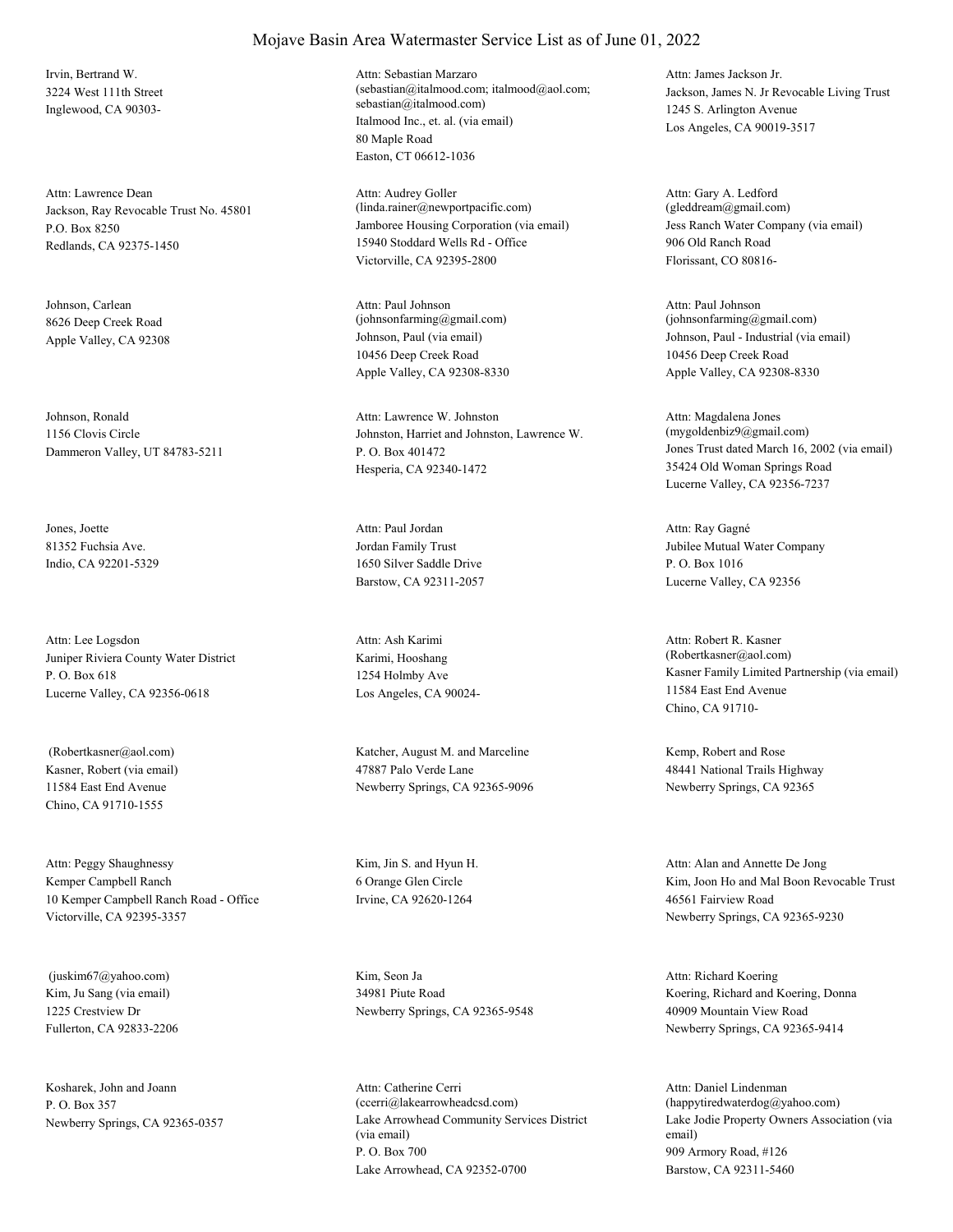Lake Waikiki 230 Hillcrest Drive La Puente, CA 91744-4816 Attn: Nancy Lan

Langley Revocable Trust and Sharon Lanagley P. O. Box 524 Yermo, CA 92398-0524

Lawrence, William W. P. O. Box 98 Newberry Springs, CA 92365 Attn: Robert Lawrence Jr. Lawson, Ernest and Barbara

Lee, Doo Hwan P. O. Box 556 Lucerne Valley, CA 92356-0556

Lenhert, Ronald and Toni 10083 Deep Creek Rd. Apple Valley, CA 92308-8322

Liberty Utilities (Apple Valley Ranchos Water) Corp. (via email) P. O. Box 7005 Apple Valley, CA 92307 Attn: Eric Larsen (eric.larsen@libertyutilities.com; tony.pena@libertyutilities.com)

Lockhart Land Holding, LLC (via email) 437 Madison Ave., 22nd Floor, Ste. A New York, NY 10022 Attn: Darren Kelly (dkelly@terra-gen.com)

Lua, Michael T. and Donna S. 18838 Aldridge Place Rowland Heights, CA 91748-4890

Lucerne Vista Mutual Water Company (via email) P. O. Box 677 Lucerne Valley, CA 92356-0677 Attn: Marian Walent (LVVMC677@gmail.com) Luckey 2010 Revocable Trust

# Mojave Basin Area Watermaster Service List as of June 01, 2022

Lake Wainani Owners Association (via email) 2812 Walnut Avenue, Suite A Tustin, CA 92780-7053 Attn: c/o J.C. UPMC, Inc Lori Rodgers (timrohmbuilding@gmail.com) Lam, Phillip (via email)

Langley, James (via email) 12277 Apple Valley Road, Ste. #120 Apple Valley, CA 92308-1701 (jlangley@kurschgroup.com)

20277 Rock Springs Road Apple Valley, CA 92308-8740

Lee, et al., Sepoong and Woo Poong #6 Ensueno East Irvine, CA 92620- Attn: Sepoong & Woo Poong Lee

LHC Alligator, LLC P. O. Box 670 Upland, CA 91785-0670 Attn: Brad Francke

Lin, Kuan Jung and Chung, Der-Bing 2026 Turnball Canyon Hacienda Heights, CA 91745- Attn: James Lin

Lopez, Baltazar 12318 Post Office Rd Lucerne Valley, CA 92356- Attn: Patricia Miranda

Lucerne Valley Mutual Water Company P. O. Box 1311 Lucerne Valley, CA 92356 Attn: Gwen L. Bedics

10967 Kelvington Ln Apple Valley, CA 92308-3647 Attn: Carolyn J. Luckey

864 Sapphire Court Pomona, CA 91766-5171 (PhillipLam99@Yahoo.com)

Lavanh, et al. 18203 Yucca St. Hesperia, CA 92345- Attn: Vanessa Laosy

Lee, Anna K. and Eshban K. (via email) 10979 Satsuma St Loma Linda, CA 92354-6113 Attn: Anna K. Lee (aklee219@gmail.com)

Lee, Vin Jang T. 41717 Silver Valley Road Newberry Springs, CA 92365 Attn: Eric Archibek

Liang, Yuan - I and Tzu - Mei Chen 4192 Biscayne St Chino, CA 91710-3196 Attn: Billy Liang

Lo, et al. 5535 North Muscatel, Avenue San Gabriel, CA 91776-1724 Attn: Manshan Gan

Low, Dean (via email) 3 Panther Creek Ct. Henderson, NV 89052- (lowgo.dean@gmail.com)

Lucerne Valley Partners 9903 Santa Monica Blvd., PMB #541 Beverly Hills, CA 90212-1671 Attn: Manoucher Sarbaz

Luz Solar Partners Ltd. IX (via email) 437 Madison Ave., 22nd Floor, Ste. A New York, NY 10022 Attn: Kelly Darren (dkelly@terra-gen.com)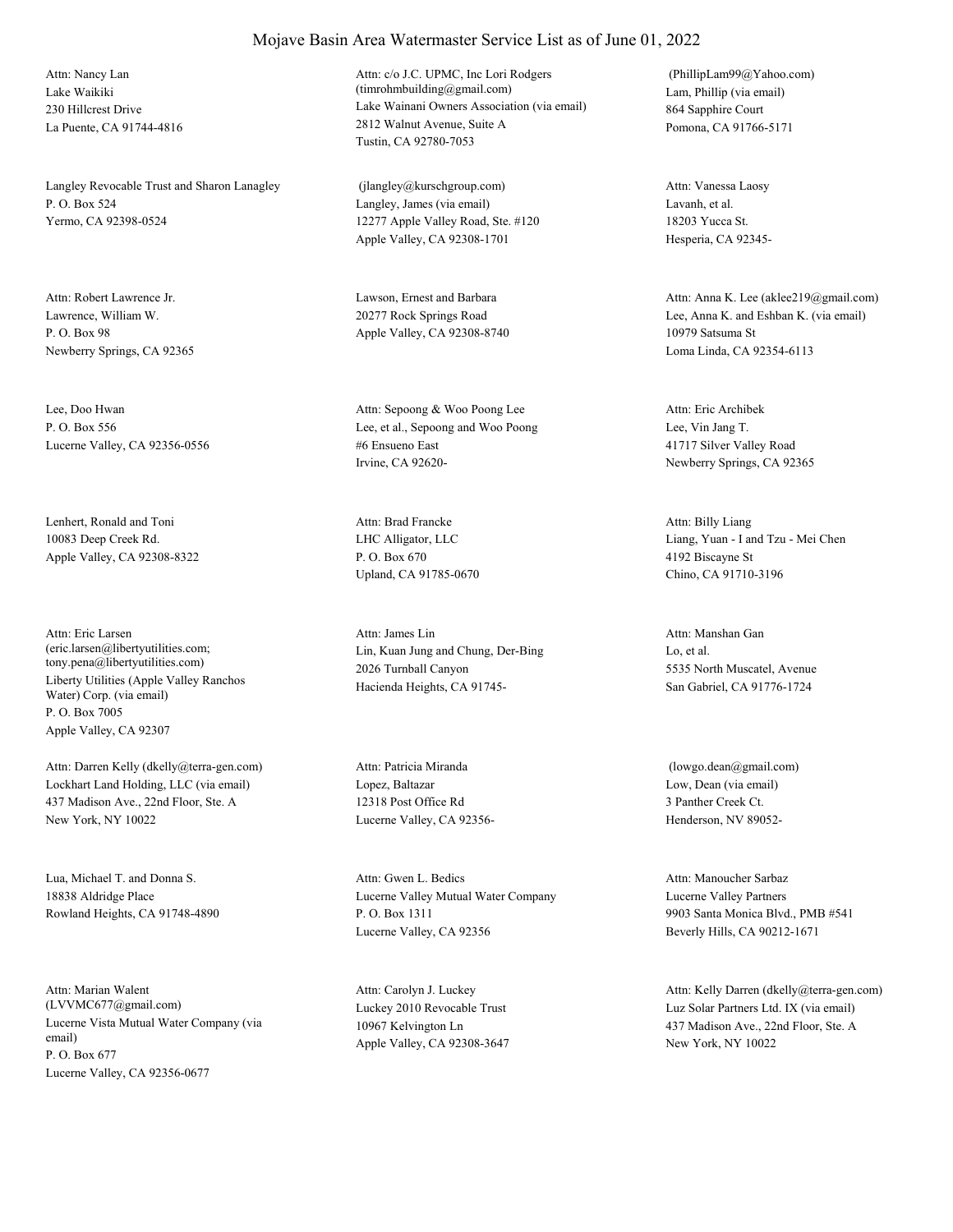M Bird Construction 1613 State Street, Ste. 10 Barstow, CA 92311-4162 Attn: Eugene R. & Vickie R. Bird

Maloney, Janice Hawes P. O. Box 356 Los Gatos, CA 95030-0356 Attn: Nichola Hawes Stein

Mariana Ranchos County Water District (via email) 9600 Manzanita Street Apple Valley, CA 92308-8605 Attn: James M. Hansen, Jr. (gmmrcwd@gmail.com; gm@mrcwd.org)

McCollum, Charles L. 15074 Spruce St Hesperia, CA 92345-2950 Attn: Rod Sexton McKinney, Paula

Milbrat, Irving H. P. O. Box 487 Newberry Springs, CA 92365-0487 Attn: David I. Milbrat

Mizrahie, et al. 4105 W. Jefferson Blvd. Los Angeles, CA 90048- Attn: Philip Mizrahie

Mojave Solar, LLC (via email) 42134 Harper Lake Road Hinkley, CA 92347-9305 Attn: Mahnas Ghamati (mahnaz.ghamati@atlantica.com)

Morris Trust, Julia V. (via email) 7649 Cypress Dr. Lanexa, VA 23089-9320 Attn: Ken Elliot (Billie@ElliotsPlace.com) Moss, Lawrence W. and Helen J.

Mulligan, Robert and Inez 35575 Jakobi Street Saint Helens, OR 97051-1194 Attn: Dennis Hills Murphy, Jean

Navajo Mutual Water Company (via email) 21724 Hercules St. Apple Valley, CA 92308-8490 Attn: James Hansen (gm@marianaranchoscwd.org)

#### Mojave Basin Area Watermaster Service List as of June 01, 2022

M.B. Landscaping and Nursery, Inc. 20300 Figueroa Street Carson, CA 90745-1212 Attn: Maria Martinez

Manning, Sharon S. 19332 Balan Road Rowland Heights, CA 91748-4017 Attn: Jimmy Berry

Marshall, Charles 32455 Lakeview Road Newberry Springs, CA 92365-9482

144 East 72nd Tacoma, WA 98404-1060

Miller Living Trust 7588 San Remo Trail Yucca Valley, CA 92284-9228 Attn: Donna Miller

MLH, LLC (via email) P. O. Box 2611 Apple Valley, CA 92307-0049 Attn: Thomas A. Hrubik (tahgolf@aol.com)

Mojave Water Agency (via email) 13846 Conference Center Drive Apple Valley, CA 92307-4377 Attn: Doug Kerns (tmccarthy@mojavewater.org) Monaco Investment Company

38338 Old Woman Springs Road Spc# 56 Lucerne Valley, CA 92356-8116

46126 Old National Trails Highway Newberry Springs, CA 92365-9025

New Springs Limited Partnership (via email) 4192 Biscayne St. Chino, CA 91710-3196 Attn: Billy Liang (flossdaily@hotmail.com; asaliking@yahoo.com) Newberry Community Services District

Mahjoubi, Afsar S. 46622 Fairview Road Newberry Springs, CA 92365 Attn: Robert Saidi

Marcroft, James A. and Joan P. O. Box 519 Newberry Springs, CA 92365 Attn: Allen Marcroft

Martin, Michael D. and Arlene D. 32942 Paseo Mira Flores San Juan Capistrano, CA 92675

Mead Family Trust 31314 Clay River Road Barstow, CA 92311-2057 Attn: Olivia L. Mead

Mitsubishi Cement Corporation (via email) 5808 State Highway 18 Lucerne Valley, CA 92356-8179 Attn: David Rib (drib@mitsubishicement.com)

Mojave Desert Land Trust (via email) P. O. Box 1544 Joshua Tree, CA 92252-0849 Attn: Amy Langston (alangston@mdlt.org)

9903 Santa Monica Blvd., PMB #541 Beverly Hills, CA 90212-1671 Attn: Manoucher Sarbaz

Most Family Trust 23780 Cuyama Road Apple Valley, CA 92307-6723 Attn: Jennie Most

Music, Zajo (via email) 43830 Cottonwood Rd Newberry Springs, CA 92365-8510 (z.music5909@gmail.com)

P. O. Box 206 Newberry Springs, CA 92365-0206 Attn: Jodi Howard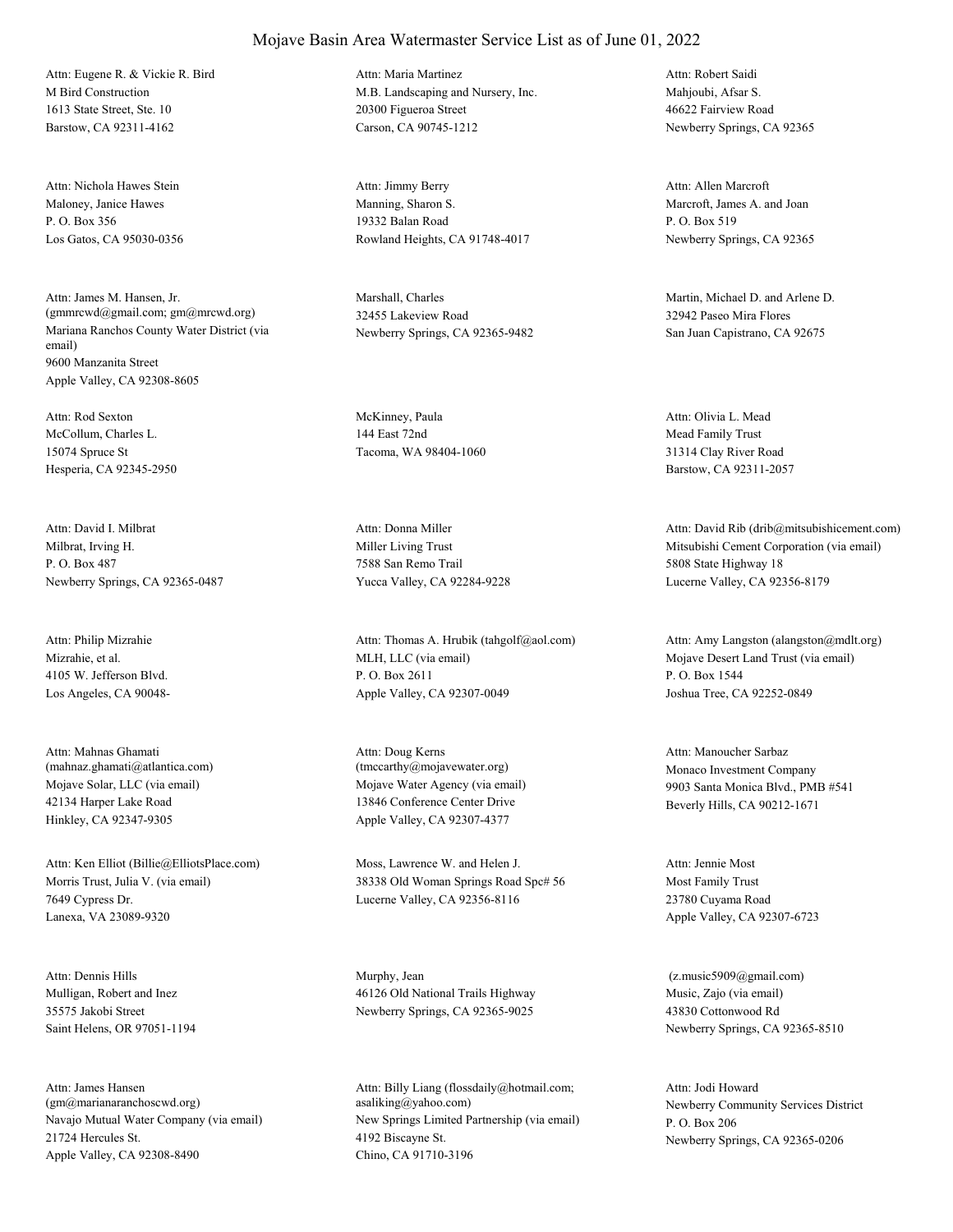Newberry Springs Recreational Lakes Association (via email) 32935 Dune Road, Space 10 Newberry Springs, CA 92365- Attn: Jeff Gaastra (jeff@weaponsedge.com)

Nuñez, Luis Segundo 9154 Golden Seal Court Hesperia, CA 92345-0197

Oasis World Mission (via email) P. O. Box 45 Apple Valley, CA 92307-0001 Attn: Chun Soo Ahn (chunsooahn@naver.com)

Omya California, Inc. (via email) 7225 Crystal Creek Rd Lucerne Valley, CA 92356-8646 Attn: Craig Maetzold (craig.maetzold@omya.com) Oro Grande School District

Pacific Gas and Electric Company (via email) 22999 Community Blvd. Hinkley, CA 92347-9592 Attn: Jessica Bails (J4Dx@pge.com) Pak, Kae Soo and Myong Hui Kang

Paustell, Joan Beinschroth (via email) 10275 Mockingbird Ave. Apple Valley, CA 92308-8303 (wndrvr@aol.com) Pearce, Craig L.

Pettigrew, Dan 285 N Old Hill Road

Polich, Donna 75 3rd Avenue #4 Chula Vista, CA 91910-1714

Price, Donald and Ruth 933 E. Virginia Way Barstow, CA 92311-4027

Quiros, Fransisco J. and Herrmann, Ronald 35969 Newberry Rd Newberry Springs, CA 92365-9438 Attn: Ron Herrmann

Norris Trust, Mary Ann 29611 Exeter Street Lucerne Valley, CA 92356-8261 Attn: Mary Ann Norris

Nunn Family Trust P. O. Box 545 Apple Valley, CA 92307-0010 Attn: Pearl or Gail Nunn

Odessa Water District (via email) 220 E. Mountain View Street, Suite A Barstow, CA 92311-2888 Attn: Kody Tompkins (ktompkins@barstowca.org) Ohai, Reynolds and Dorothy

P. O. Box 386 Oro Grande, CA 92368-0386 Attn: Nick Higgs

P. O. Box 1835 Lucerne Valley, CA 92356-1835

127 Columbus Dr Punxsutawney, PA 15767-1270

Fallbrook, CA 92028-2571 Phelan Piñon Hills Community Services District (via email) 4176 Warbler Road Phelan, CA 92371-8819 Attn: Sean Wright (swright@pphcsd.org; dbartz@pphcsd.org; llowrance@pphcsd.org) Poland, John R. and Kathleen A.

> Porter, Timothy M. 34673 Little Dirt Road Newberry Springs, CA 92365-9646

Pruett, Andrea P. O. Box 37 Newberry Springs, CA 92365

Rancheritos Mutual Water Company (via email) P. O. Box 348 Apple Valley, CA 92307 Attn: Elizabeth Murena (waterboy7F8@msn.com; etminav@aol.com) NSSLC, Inc. (via email) 9876 Moon River Circle Fountain Valley, CA 92708-7312 Attn: Kenton Eatherton (keatherton@verizon.net)

O. F. D. L., Inc. (via email) 32935 Dune Road, #10 Newberry Springs, CA 92365-9175 Attn: Jeff Gaastra (jeffgaastra@gmail.com; andy@seesmachine.com; bbswift4044@cox.net)

13450 Monte Vista Chino, CA 91710-5149 Attn: Dorothy Ohai

P and H Engineering and Development Corporation 1423 South Beverly Glen Blvd. Apt. A Los Angeles, CA 90024-6171 Attn: Taghi Shoraka

Patino, José 3914 W. 105th Street Inglewood, CA 90303-1815

Perko, Bert K. P. O. Box 762 Yermo, CA 92398-0762

5511 Tenderfoot Drive Fontana, CA 92336-1156 Attn: John Poland

Precision Investments Services, LLC 791 Price Street, #160 Pismo Beach, CA 93449-2529 Attn: Carin McKay

Quakenbush, Samuel R. (via email) 236 Iris Drive Martinsburg, WV 25404-1338 (s\_quakenbush@yahoo.com)

Reed, Mike 9864 Donaldson Road Lucerne Valley, CA 92356-8105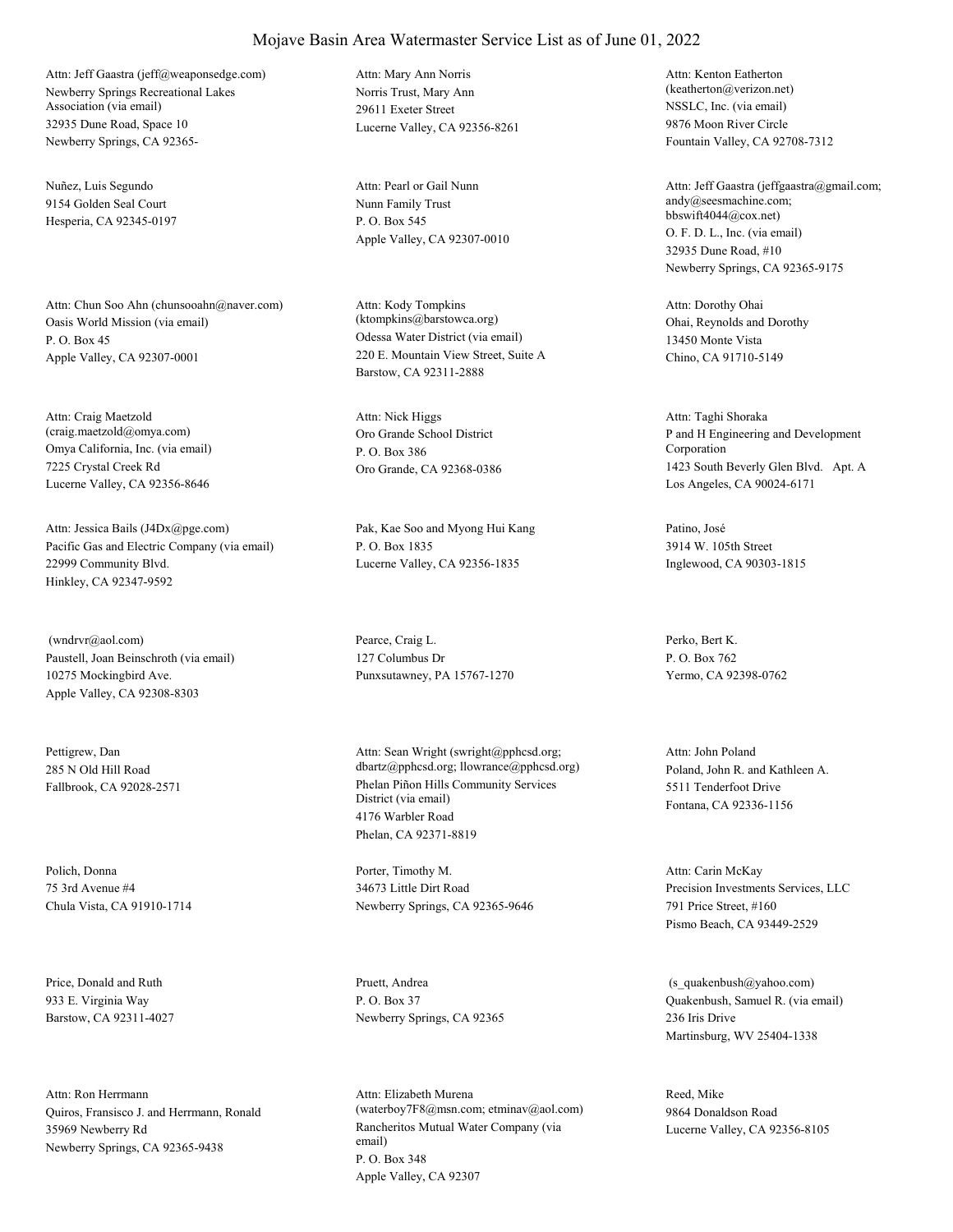Rhee, Andrew N. (via email) P. O. Box 989 Lucerne Valley, CA 92356-0989 (LucerneJujubeFarm@hotmail.com)

Rios, Mariano V. P. O. Box 1864 Barstow, CA 92312-1864 Attn: Josie Rios Rivero, Fidel V.

Robertson's Ready Mix P.O. Box 3600 Corona, CA 92878-3600 Attn: Jackie McEvoy

Rue Ranch, Inc. P. O. Box 133109 Big Bear Lake, CA 92315-8915 Attn: Sam Marich

S and E 786 Enterprises, LLC (via email) 3300 S. La Cienega Blvd. Los Angeles, CA 90016-3115 Attn: Jafar Rashid (jr123realestate@gmail.com)

Samra, Jagtar S. (via email) 10415 Edgebrook Way Northridge, CA 91326-3952 (BILLU711@Yahoo.com)

San Bernardino County Service Area 29 (via email) 222 W. Hospitality Lane, 2nd Floor (Spec San Bernardino, CA 92415-0450 Attn: Trevor Leja (trevor.leja@sdd.sbcounty.gov)

San Bernardino County Service Area 70J (via email) 222 W. Hospitality Lane, 2nd Floor - SDW San Bernardino, CA 92415-0450 Attn: Jared Beyeler (ssamaras@sdd.sbcounty.gov; jbeyeler@sdd.sbcounty.gov; waterquality@sdd.sbcounty.gov)

Sexton, Rodney A. and Sexton, Derek R. P.O. Box 155 Rim Forest, CA 92378- Attn: Rod Sexton

Rice, Henry C. and Diana 31823 Fort Cady Rd. Newberry Springs, CA 92365- Attn: Kelly Rice

612 Wellesly Drive Corona, CA 92879-0825

Rossi Family Trust, James Lawrence Rossi and Naomi P. O. Box 120 Templeton, CA 93465-0120 Attn: Susan Sommers

Ruisch Trust, Dale W. and Nellie H. 10807 Green Valley Road Apple Valley, CA 92308-3690 Attn: Dale W. Ruisch

Saba Family Trust dated July 24, 2018 (via email) 212 Avenida Barcelona San Clemente, CA 92672-5468 Attn: Sara Fortuna (sarajfortuna@gmail.com; fourteengkids@aol.com) Sagabean-Barker, Kanoeolokelani L. (via

San Bernardino Co Barstow - Daggett Airport 777 E. Rialto Ave San Bernardino, CA 92415-1005 Attn: Rebecca Mancha

San Bernardino County Service Area 42 (via email) 222 W. Hospitality Lane, 2nd Floor San Bernardino, CA 92415-0450 Attn: Jared Beyeler (ssamaras@sdd.sbcounty.gov; jbeyeler@sdd.sbcounty.gov; waterquality@sdd.sbcounty.gov)

Scray, Michelle A. Trust (via email) 16869 State Highway 173 Hesperia, CA 92345-9381 Attn: Michelle Scray (mcscray@aol.com)

Sheep Creek Water Company P. O. Box 291820 Phelan, CA 92329-1820 Attn: Chris Cummings Sheng, Jen

Rim Properties, A General Partnership 15434 Sequoia Road Hesperia, CA 92345-1667 Attn: Ian Bryant

Rizvi, S.R Ali (via email) 10917 Admirals Bay St. Victorville, CA 92392-4819 (RayRizvi@Yahoo.com)

Royal Way (via email) 11845 Olympic Boulevard, Suite 625 Los Angeles, CA 90064- Attn: John D. Zemanek (jz@zmlawpc.com)

S and B Brothers, LLC 1423 S. Beverly Glen Blvd., Ste. A Los Angeles, CA 90024-6171 Attn: Sherwin Shoraka

email) 42224 Valley Center Rd Newberry Springs, CA 92365 Attn: Kanoe Barker (kanoebarker@yahoo.com)

San Bernardino County - High Desert Detention Center (via email) 222 W. Hospitality Lane, 2nd Floor - SDW San Bernardino, CA 92415-0415 Attn: Jared Beyeler (waterquality@sdd.sbcounty.gov)

San Bernardino County Service Area 64 (via email) 222 W. Hospitality Lane, 2nd Floor - SDW San Bernardino, CA 92415-0450 Attn: Jared Beyeler (ssamaras@sdd.sbcounty.gov; jbeyeler@sdd.sbcounty.gov; waterquality@sdd.sbcounty.gov)

Service Rock Products Corporation (via email) P. O. Box 3600 Corona, CA 92878-3600 Attn: Jackie McEvoy (jackiem@rrmca.com)

5349 S Sir Richard Dr Las Vegas, NV 89110-0100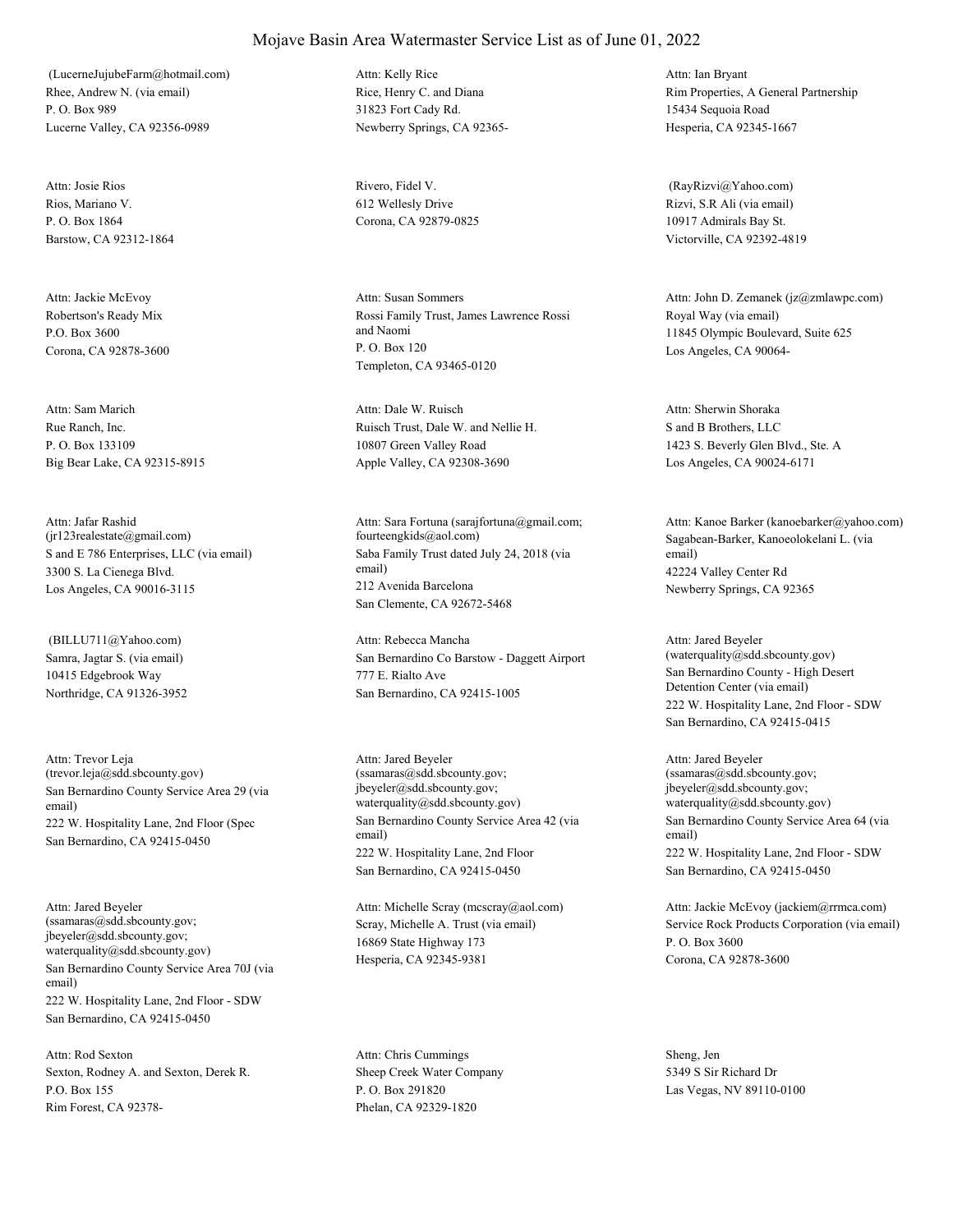Sheppard, Thomas and Gloria (via email) 33571 Fremont Road Newberry Springs, CA 92365-9520 (gloriasheppard14@gmail.com) Short, Jerome E.

Singh, et al. (via email) 4972 Yearling Avenue Irvine, CA 92604-2956 Attn: Nepal Singh (NepalSingh@yahoo.com)

Snowball Development, Inc. (via email) P. O. Box 2926 Victorville, CA 92393-2926 Attn: Steve Kim (stevekim1026@gmail.com)

Southern California Edison Company (via email) 2 Innovation Way, 2nd Floor Pomona, CA 91768-2560 Attn: Erika Clement (Shannon.Oldenburg@SCE.com; erika.clement@sce.com) Specialty Minerals, Inc. (via email)

Spillman, James R. and Nancy J. 12132 Wilshire

St. Antony Coptic Orthodox Monastery P. O. Box 100 Barstow, CA 92311-0100 Attn: Father Sarapamon

Sudmeier, Glenn W. 14253 Highway 138

Sunray Land Company, LLC (via email) P. O. Box 2576 Boise, ID 83701-2576 Attn: Clenera, LLC (cre.notices@clenera.com)

Tallakson Family Revocable Trust (via email) 11100 Alto Drive Oak View, CA 93022-9535 Attn: Bill and Elizabeth Tallakson (billtallakson@sbcglobal.net)

Thayer, Sharon 35924 Harvard Drive Newberry Springs, CA 92365-9637 P. O. Box 1104 Barstow, CA 92312-1104

Smith, Denise dba Amerequine Beauty, Inc P. O. Box 188 Newberry Springs, CA 92365-0188 Attn: Denise Smith Smith, Porter and Anita

Son's Ranch P. O. Box 1767 Lucerne Valley, CA 92356 Attn: Chan Kyun Son

P. O. Box 558 Lucerne Valley, CA 92356-0558 Attn: Joshua Eberhardy (joshua.eberhardy@mineralstech.com)

Lucerne Valley, CA 92356-8834 Spring Valley Lake Association (via email) SVL Box 7001 Victorville, CA 92395-5107 Attn: Eric Miller (emiller@svla.com; alogan@svla.com;) Spring Valley Lake Country Club

> Starke, George A. and Jayne E. (via email) 8743 Vivero Street Rancho Cucamonga, CA 91730-1152 (chiefgs@verizon.net) Storm, Randall

Hesperia, CA 92345-9422 Summit Valley Ranch, LLC (via email) 220 Montgomery Street, Suite PH-10 San Francisco, CA 94104-3433 Attn: Alexandra Lioanag (sandra@halannagroup.com)

> Synagro-WWT, Inc. (dba Nursury Products, LLC) (via email) P. O. Box 1439 Helendale, CA 92342- Attn: Venny Vasquez (lbaroldi@synagro.com)

Tapie, Raymond L. 73270 Desert Greens Dr N Palm Desert, CA 92260-1206

Thomas, Stephen and Lori 4890 Topanga Canyon Bl. Woodland Hills, CA 91364-4229 Attn: Stephen Thomas

Silver Lakes Association P. O. Box 179 Helendale, CA 92342-0179 Attn: Westly Campbell

8443 Torrell Way San Diego, CA 92126-1254

Soppeland Revocable Trust (via email) 12138 Industrial Blvd, Ste 100 Victorville, CA 92395-4757 Attn: Jason Lamoreaux (JL@LamorGroup.com)

Sperry, Wesley P. O. Box 303 Newberry Springs, CA 92365-0303

7070 SVL Box Victorville, CA 92395-5152 Attn: Mitchell Brown

51432 130th Street Byars, OK 74831-7357

Sundown Lakes, Inc. (via email) 2141 Chelsea Road Palos Verdes, CA 90274- Attn: Mark Richardson (mark@richardsonsrv.com)

Szynkowski, Ruth J. 46750 Riverside Rd. Newberry Springs, CA 92365-9738 Attn: Russell Szynkowski

Teisan, Jerry (via email) P. O. Box 2089 Befair, WA 98528-2089 (jerryteisan@gmail.com)

Thompson Living Trust, James A. and Sula B. 22815 Del Oro Road Apple Valley, CA 92308 Attn: Lynnette L. Thompson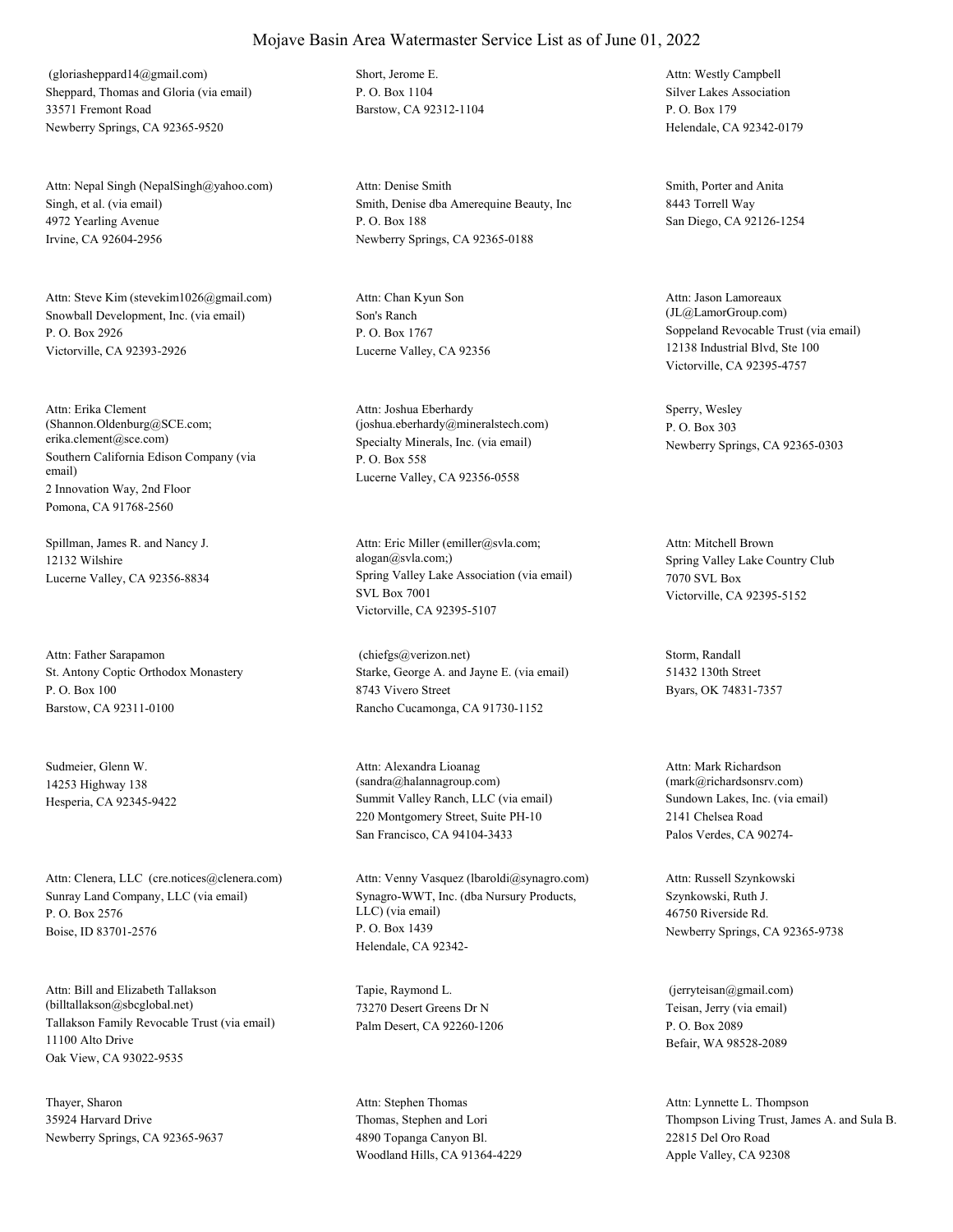Thompson Living Trust, R.L. and R.A. 9141 Deep Creek Road Apple Valley, CA 92308-8351 Attn: Rodger Thompson Thrasher, Gary

Triple H Partnership 35870 Fir Ave Yucaipa, CA 92399-9635 Attn: Jim Hoover

Union Pacific Railroad Company (via email) HC1 Box 33 Kelso, CA 92309- Attn: Aurelio Ibarra (aibarra@up.com; powen@up.com)

Van Dam Family Trust, Glen and Jennifer (via email) 3190 Cottonwood Avenue San Jacinto, CA 92582-4741 Attn: Glen and Jennifer Van Dam (gvandam@verizon.net) Van Dam Revocable Trust, E and S

Vanhoops Holdings, LP 8328 Valmont Road Boulder, CO 80301-4813 Attn: Traci Hoops

Victor Valley Memorial Park 17150 C Street Victorville, CA 92395-3330 Attn: Deidra Hitt

Victorville Water District, ID#2 (via email) P. O. Box 5001 Victorville, CA 92393-5001 Attn: Arnold Villarreal (sashton@victorvilleca.gov; avillarreal@victorvilleca.gov; dmathews@victorvilleca.gov)

Wakula Family Trust 11741 Ardis Drive Garden Grove, CA 92841-2423 Attn: Christian Joseph Wakula

Ward, Raymond P. O. Box 358 Newberry Springs, CA 92365-0358 14024 Sunflower Lane Oro Grande, CA 92368-9617

Troeger Family Trust, Richard H. (via email) P. O. Box 882 Wrightwood, CA 92397 Attn: Mike Troeger (mjtroeger@yahoo.com) Turner, Terry

Vaca, Andy and Teresita S. 5550 Avenue Juan Bautista Riverside, CA 92509-5613

26599 Community Blvd. Barstow, CA 92311-9779 Attn: Eldert and Susan Van Dam

Vernola Trust, Pat and Mary Ann P. O. Box 2190 Temecula, CA 92593-2190 Attn: John Driscoll

Victorville Water District, ID#1 (via email) P. O. Box 5001 Victorville, CA 92393-5001 Attn: Arnold Villarreal (avillarreal@victorvilleca.gov; kmetzler@victorvilleca.gov)

Vogler, Albert H. 17612 Danbury Ave. Hesperia, CA 92345-7073

Wang, Steven (via email) 2551 Paljay Avenue Rosemead, CA 91770-3204 (Jlow3367@gmail.com)

Weems, Lizzie 15940 Stoddard Wells Rd Victorville, CA 92395-2800 Thunderbird County Water District P. O. Box 1105 Apple Valley, CA 92307-1105 Attn: Christine Bispo

726 Arthur Lane Santa Maria, CA 93455-7403

Van Bastelaar, Alphonse 45475 Martin Road Newberry Springs, CA 92365-9625 Attn: Dean Van Bastelaar

Van Leeuwen Trust, John A. and Letie 44128 Silver Valley Road Newberry Springs, CA 92365-9588 Attn: Jacob Bootsma

Victor Valley Community College District 18422 Bear Valley Road Victorville, CA 92395-5850 Attn: John Nahlen

Victorville Water District, ID#1 (via email) P. O. Box 5001 Victorville, CA 92393-5001 Attn: Arnold Villarreal (avillarreal@victorvilleca.gov; ccun@victorvilleca.gov)

Wagner Living Trust 22530 Calvert Street Woodland Hills, CA 91367-1704 Attn: Joan Wagner

Ward, Ken and Barbara (via email) 14141 State Hwy 138 Hesperia, CA 92345-9339 Attn: Barbara Allard-Ward (kenbombero@aol.com; allardward@aol.com)

Weeraisinghe, Maithri N. P. O. Box 487 Barstow, CA 92312-0487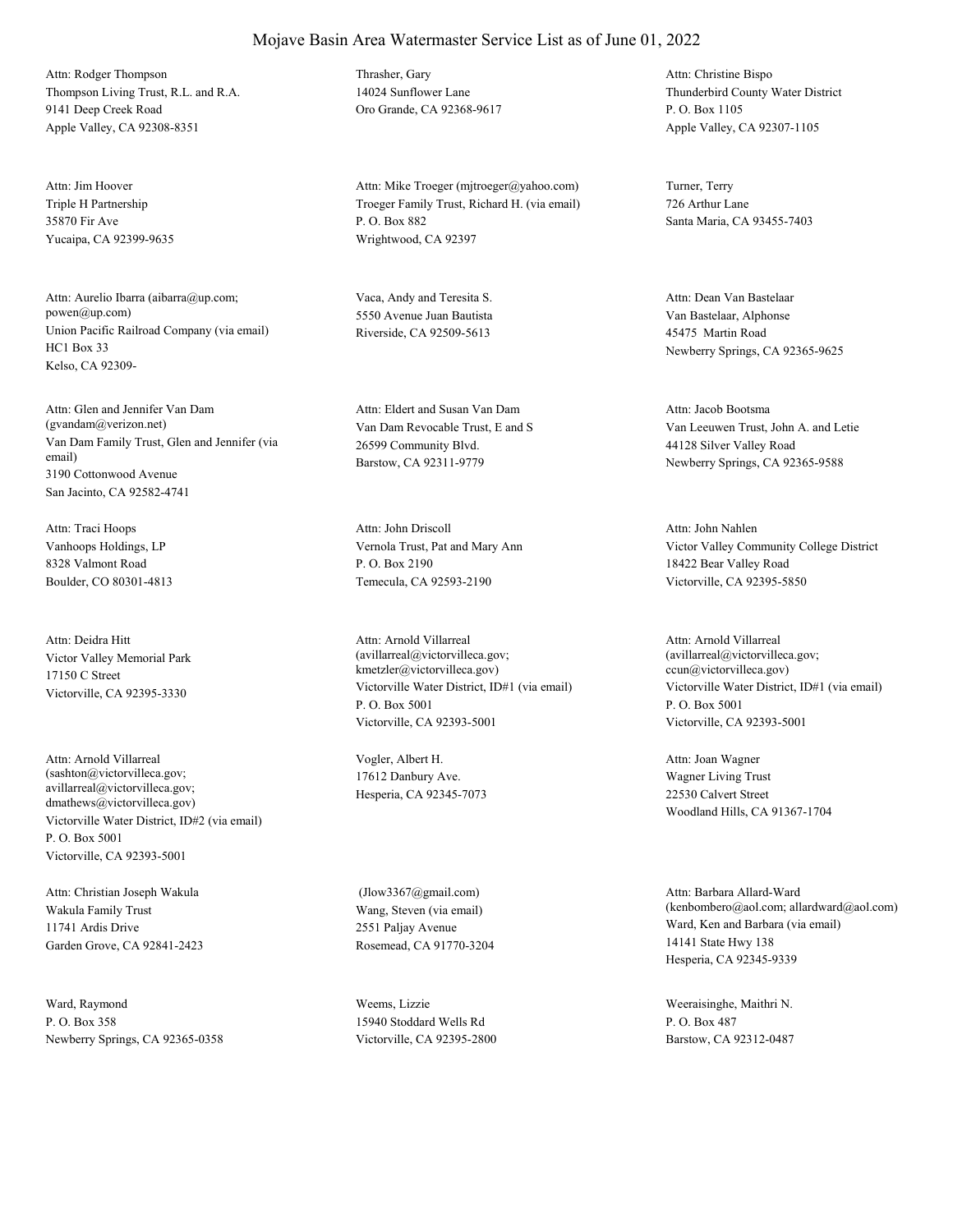Werner, Andrew J. (via email) 1718 N Sierra Bonita Ave Los Angeles, CA 90046-2231 (andrewwerner11@gmail.com)

West, Jimmie E.  $P$ . O. Box 98

Westland Industries, Inc. 520 W. Willow St. Long Beach, CA 90806-2800 Attn: Genaro Zapata

Wilshire Road Partners 9903 Santa Monica Blvd., PMB #541 Beverly Hills, CA 90212-1671 Attn: Manoucher Sarbaz

WLSR, Inc. 236 E. Country Club Drive Henderson, NV 89015-7404 Attn: Mark J. Cluff

Aleshire & Wynder, LLP (via email) 2361 Rosecrans Avenue El Segundo, CA 90245-4916 Attn: Christine M. Carson, Esq. (ccarson@awattorneys.com) Suite 475

American AgCredit (via email) 42429 Winchester Road Temecula, CA 92590-2504 Attn: Alison Paap (apaap@agloan.com)

Baker, Manock & Jensen 5260 N. Palm Avenue, 4th Floor Fresno, CA 93704-2209 Attn: Christopher L. Campbell, Esq.

Brownstein Hyatt Farber Schreck, LLP (via email) 1021 Anacapa Street, 2nd Floor Santa Barbara, CA 93101-2102 Attn: Stephanie Osler Hastings, Esq. (SHastings@bhfs.com)

#### Mojave Basin Area Watermaster Service List as of June 01, 2022

West End Mutual Water Company P. O. Box 1732 Lucerne Valley, CA 92356 Attn: James Woody West, Howard and Suzy

Oro Grande, CA 92368-0098 Western Development and Storage, LLC (via email) 113 S. La Brea Ave, Floor 3 Los Angeles, CA 90036-2998 Attn: Andrew Werner (awerner@renewablegroup.com) Western Horizon Associates, Inc.

> Wet Set, Inc. (via email) 44505 Silver Valley Road, Lot #5 Newberry Springs, CA 92365-9565 Attn: Thomas G. Ferruzzo (tferruzzo@ferruzzo.com)

Withey, Connie (via email) P. O. Box 3513 Victorville, CA 92393-3513 Attn: Connie Tapie (praisethelord77777@yahoo.com)

Worsey, Joseph A. and Revae P. O. Box 422 Newberry Springs, CA 92365-0422 Attn: David A. Worsey

Aleshire & Wynder, LLP (via email) 2361 Rosecrans Avenue El Segundo, CA 90245-4916 Attn: Eric L. Dunn, Esq. (edunn@awattorneys.com) Suite 475

Atkinson, Andelson, Loya, Ruud & Romo (via email) 2151 River Plaza Drive Sacramento, CA 95833- Attn: Wesley A. Miliband, Esq. (wes.miliband@aalrr.com) Suite 300

Best, Best & Krieger LLP (via email) P.O. Box 1028 Riverside, CA 92502- Attn: Piero C. Dallarda, Esq. (piero.dallarda@bbklaw.com)

Brunick, McElhaney & Kennedy PLC (via email) 1839 Commercenter West San Bernardino, CA 92423-3130 Attn: William J. Brunick, Esq. (bbrunick@bmklawplc.com) P.O. Box 13130

9185 Loma Vista Road Apple Valley, CA 92308-0557

P. O. Box 397 Five Points, CA 93624-0397 Attn: Chung Cho Gong

Wiener, Melvin and Mariam S. 1626 N. Wilcox Avenue Los Angeles, CA 90028-6234

Witte, E. Daniel and Marcia 31911 Martino Drive Daggett, CA 92327-9752

Yang, Zilan (via email) 428 S. Atlantic Blvd #205 Monterey Park, CA 91754-3228 (thechelseaco@yahoo.com)

AlvaradoSmith, APC (via email) 1 MacArthur Place Santa Ana, CA 92707-5941 Attn: Thierry R. Montoya (tmontoya@alvaradosmith.com) Suite 200

Atkinson, Andelson, Loya-Ruud & Romo 3612 Mission Inn Avenue, Upper Level Riverside, CA 92501 Attn: W.W. Miller, Esq.

Best, Best & Krieger LLP (via email) 3750 University Avenue Riverside, CA 92502-1028 Attn: Eric L. Garner, Esq. (eric.garner@bbklaw.com) 3rd Floor

Caldwell & Kennedy 15476 West Sand Street Victorville, CA 92392 Attn: Terry Caldwell, Esq.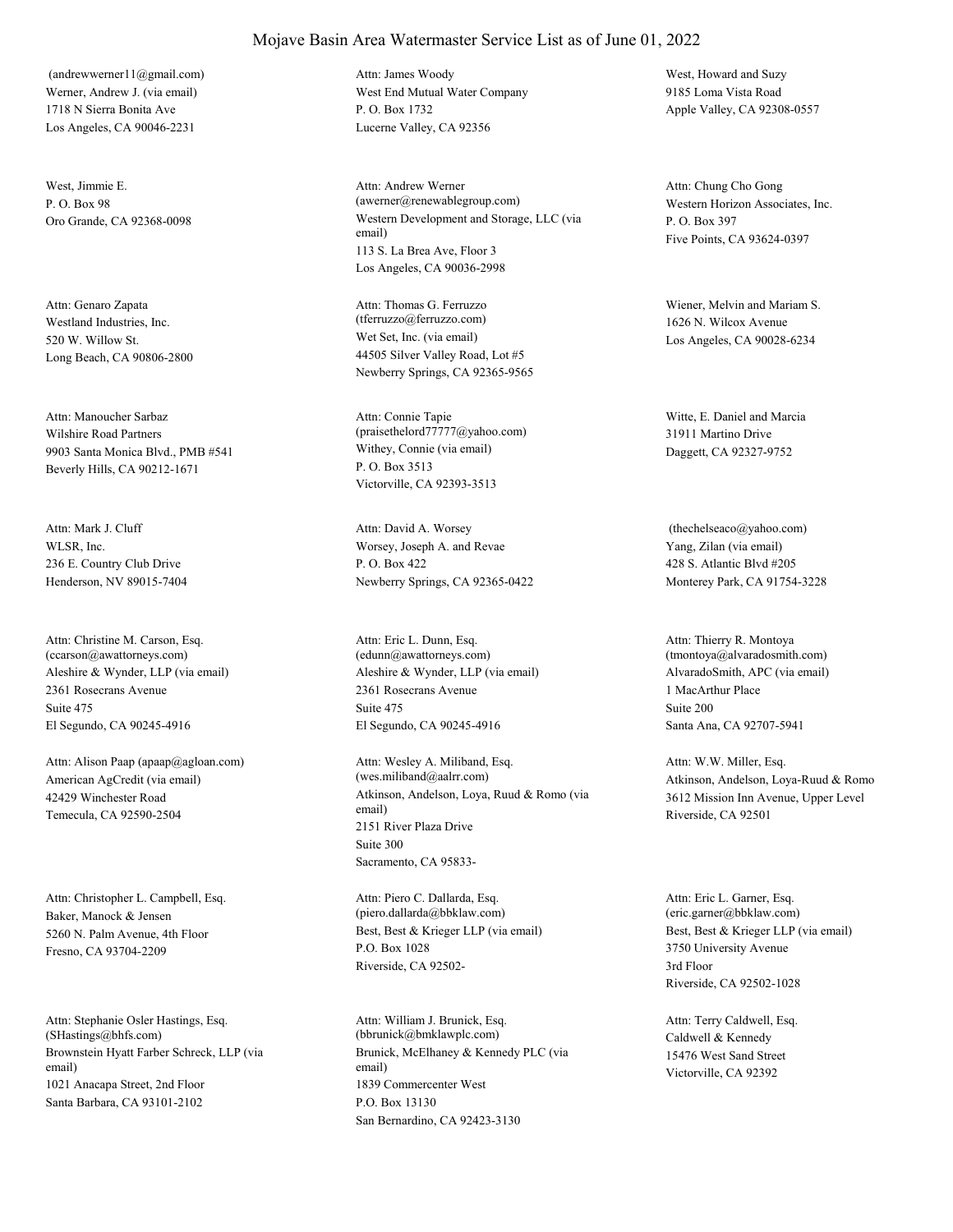California Department of Transportation 100 South Main Street, Suite 1300 Los Angeles, CA 90012-3702 Attn: Alexander Devorkin, Esq.

Colantuono, Highsmith & Whatley, PC 300 South Grand Avenue, Ste 2700 Los Angeles, CA 90071-3137 Attn: Michael G. Colantuono, Esq.

Cox, Castle & Nicholson 2049 Century Park East, 28th Floor Los Angeles, CA 90067 Attn: Ed Dygert, Esq.

Ducommun, Inc. 23301 S. Wilmington Avenue Carson, CA 90745 Attn: James S. Heiser, Esq.

Ferruzzo & Ferruzzo, LLP (via email) 3737 Birch Street, Suite 400 Newport Beach, CA 92660 Attn: Thomas G. Ferruzzo, Esq. (tferruzzo@ferruzzo.com)

Gresham, Savage, Nolan & Tilden, LLP (via email) 550 E Hospitality Ln, Ste. 500 San Bernardino, CA 92408-4208 Attn: Paige Gosney, Esq. (paige.gosney@greshamsavage.com;Dina.Snid er@GreshamSavage.com)

Kasdan, LippSmith Weber Turner, LLP (via email) 19900 MacArthur Blvd., Suite 850 Irvine, CA 92612- Attn: Michael Turner, Esq. (mturner@kasdancdlaw.com)

Law Offices of Robert C. Hawkins (via email) 14 Corporate Plaza, Suite 120 Newport, CA 92660 Attn: Robert C. Hawkins, Esq. (rhawkins@earthlink.net) McCormick, Kidman & Behrens

Mojave Water Agency (via email) 13846 Conference Center Drive Apple Valley, CA 92307 Attn: Allison Febbo (afebbo@mojavewater.org)

California Farm Bureau Federation 2300 River Plaza Drive Sacramento, CA 95833 Attn: Nancy McDonough

County of San Bernardino, County Counsel (via email) 385 N. Arrowhead Avenue, 4th Floor San Bernardino, CA 92415-0140 Attn: Dawn Martin (Dawn.Martin@cc.sbcounty.gov) Covington & Crowe

Department of Justice (via email) 300 S. Spring Street, Suite 1700 Los Angeles, CA 90013 Attn: Noah GoldenKrasner, Dep (Noah.GoldenKrasner@doj.ca.gov)

Fennemore LLP (via email) 550 East Hospitality Lane San Bernardino, CA 92408-4206 Attn: Derek Hoffman, Esq. (dhoffman@fennemorelaw.com) Suite 350

Golden State Water Company (via email) 160 W. Via Verde, Suite 100 San Dimas, CA 91773- Attn: Toby Moore, PhD, PG, CHG (TobyMoore@gswater.com)

Gutierrez, Preciado & House 3020 E. Colorado BLVD Pasadena, CA 91107-3840 Attn: Calvin R. House, Esq.

Lagerlof, Senecal, Gosney & Kruse, LLP (via email) 301 N. Lake Avenue, 10th Floor Pasadena, CA 91101-5123 Attn: Thomas S. Bunn, Esq. (TomBunn@lagerlof.com) Law Offices of Fred J. Knez

695 Town Center Drive, Suite 400 Costa Mesa, CA 92626-7187 Attn: Arthur G. Kidman, Esq.

Nossaman LLP (via email) 777 South Figueroa Street, 34th Floor Los Angeles, CA 90017- Attn: Frederic A. Fudacz, Esq. (ffudacz@nossaman.com)

Caufield & James, LLP (via email) 2851 Camino Del Rio South, Suite 410 San Diego, CA 92108- Attn: Jeffery L. Caufield, Esq. (Jeff@caufieldjames.com)

1131 West 6th Street Ontario, CA 91762 Attn: Robert E. Dougherty, Esq. Suite 300

Department of Justice (via email) 300 S. Spring Street, Suite 1702 Los Angeles, CA 90013 Attn: Marilyn Levin, Dep (Marilyn.Levin@doj.ca.gov)

Fennemore LLP (via email) 550 East Hospitality Lane San Bernardino, CA 92408-4206 Attn: Marlene Allen Murray, Esq. (mallenmurray@fennemorelaw.com) Suite 350

Green de Bortnowsky, LLP (via email) 30077 Agoura Court, Suite 210 Agoura Hills, CA 91301-2713 Attn: Michelle McCarron (mmccarron@gdblawoffices.com; andre@gdblawoffices.com)

Hill, Farrer & Burrill 300 S. Grand Avenue, 37th Floor Los Angeles, CA 90071 Attn: Curtis Ballantyne, Esq. 1 California Plaza

6780 Indiana Ave, Ste 150 Riverside, CA 92506-4253 Attn: Fred J. Knez, Esq.

Mojave Basin Area Watermaster (via email) 13846 Conference Center Drive Apple Valley, CA 92307 Attn: Valerie L. Wiegenstein (watermaster@mojavewater.org)

Olivarez Madruga Lemieux O'Neill, LLP (via email) 500 South Grand Avenue, 12th Floor Los Angeles, CA 90071-2609 Attn: Kieth Lemieux (KLemieux@omlolaw.com)